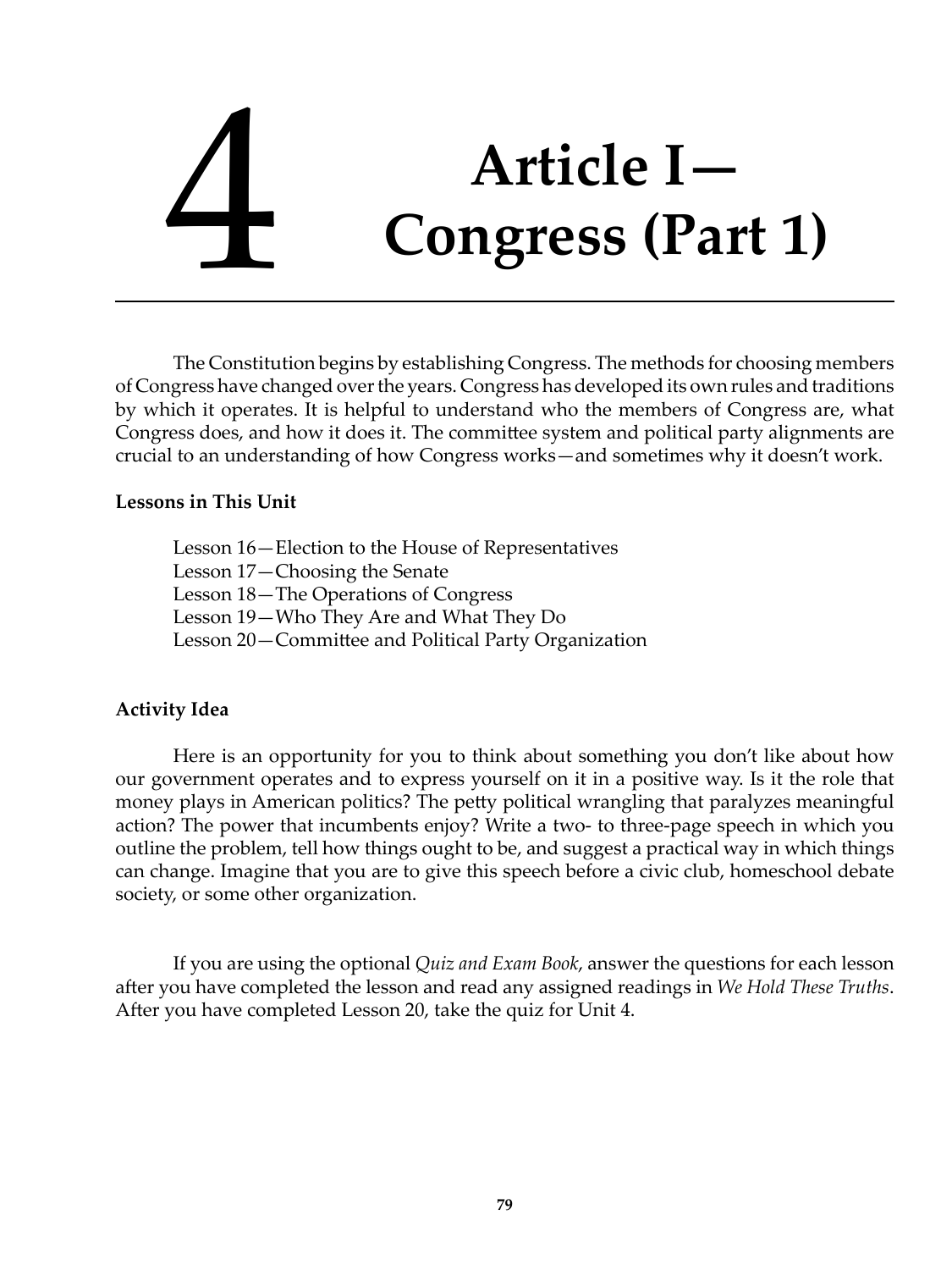# **Lesson 16—Election to the House of Representatives**

*You can not possibly have a broader basis for any government than that which includes all the people, with all their rights in their hands, and with an equal power to maintain their rights.*

*–William Lloyd Garrison (1889)*

(As you study the various parts of the Constitution over the next several units, read in *We Hold These Truths* the section of the Constitution being discussed in a lesson before you read the lesson itself. Read Sections 1 and 2 of Article I before you study this lesson.)

Article I, the first substantive section of the Constitution after the Preamble, is the longest section of the document. The framers expected Congress, as the part of government closest to and most representative of the people, to be the most important and most powerful part of the new national government. As a result, they felt that the duties, expectations, and limitations of Congress had to be outlined in great detail.

### **The Bicameral Congress**

The Constitution vests the legislative or law-making power of the national government in Congress, which is made up of two bodies, the House of Representatives and the Senate. A legislative branch that is made up of two bodies or houses is called bicameral, from the Latin meaning two chambers.

Congress has two houses for several reasons. The first is tradition. The British Parliament and most colonial governments set the precedent by having two houses. Second, the House and Senate reflect the political realities of the early national period. The two bodies gave representation both to the people and to the states. Third, bicameralism enables

the two bodies to act as a check on each other in the consideration of legislation. It is less likely that both houses will be swayed to impulsive action in the heat of the moment the way a single legislative body might be.

### **The House of Representatives**

*Only Pennsylvania and Georgia had unicameral (one-body) legislatures before the Constitution was adopted. Both instituted the two-house approach by 1790. Today Nebraska is the only state that has one legislative house.*

The more numerous of the two houses of Congress is the House of Representatives. Its members are also called Congressmen. In the original Constitution, the House was the only element of the national government that was elected directly by the people. Everyone who qualified to vote for the most numerous branch of a state's legislature can vote for members of the House. This distinction was significant in the early days of the country, when voting rights were somewhat limited; but today almost everyone who is eighteen or older can vote in the United States. Voters are called electors in the Constitution.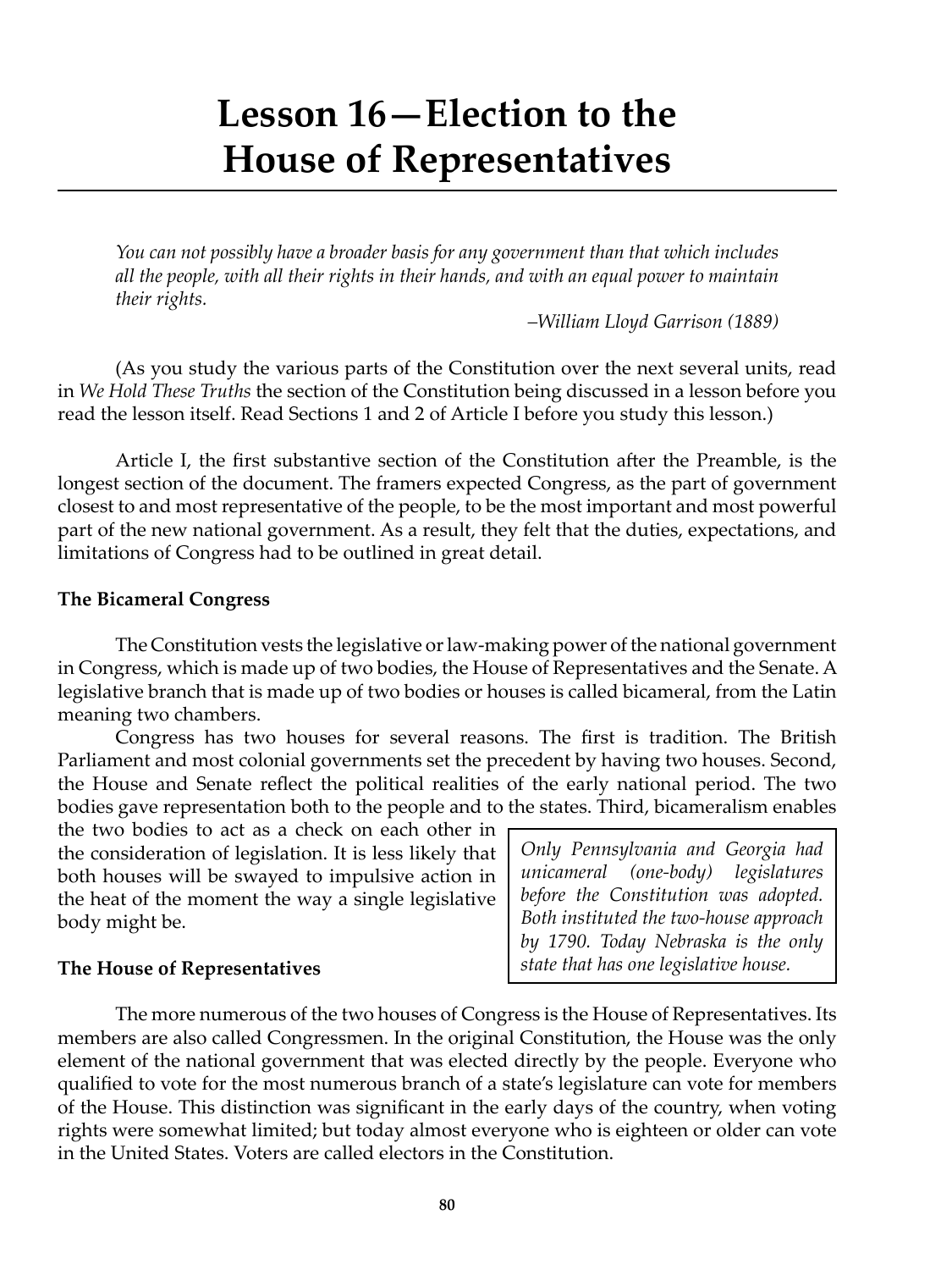#### **Lesson 16—Election to the House of Representatives 81**

To be elected as a member of the House, a person must be at least 25 years old and have been a citizen for seven years. The age provision is fairly young and probably reflects the relative youthfulness of the delegates to the Constitutional Convention. In actual practice, Congressmen in their twenties have been rare. A Representative does not have to have been born in the United States. He or she can be a naturalized citizen.

A Congressman must also be a resident of the state from which he or she is elected. At first, some states elected Congressmen on an at-large basis; that is, all the Representatives were elected by all the voters in the state. Other states divided their population into districts and elected Representatives by those districts. In 1842, Congress required that all states elect Congressmen by districts and gave state legislatures the responsibility for drawing district boundaries. The Constitution does not require a Representative to live in the district he or she represents. However, it would be difficult to convince voters that someone who does not live in their district really understands their situation and their problems.



*Number of Members of the United States House of Representatives by State*

### **Apportionment**

Seats in the House of Representatives are assigned or apportioned on the basis of population. States with relatively more people have more Representatives. Originally, states were to have no more than one representative for every thirty thousand people. The Constitution set out the number of representatives for the thirteen original states and provided for a census to take place every ten years to determine any changes in representation. The first census took place in 1790, and a census has been taken every ten years since then. Changes on the basis of a census take effect in the Congressional elections two years later (for example, results from the 2000 census were reflected in Congressional elections beginning in 2002).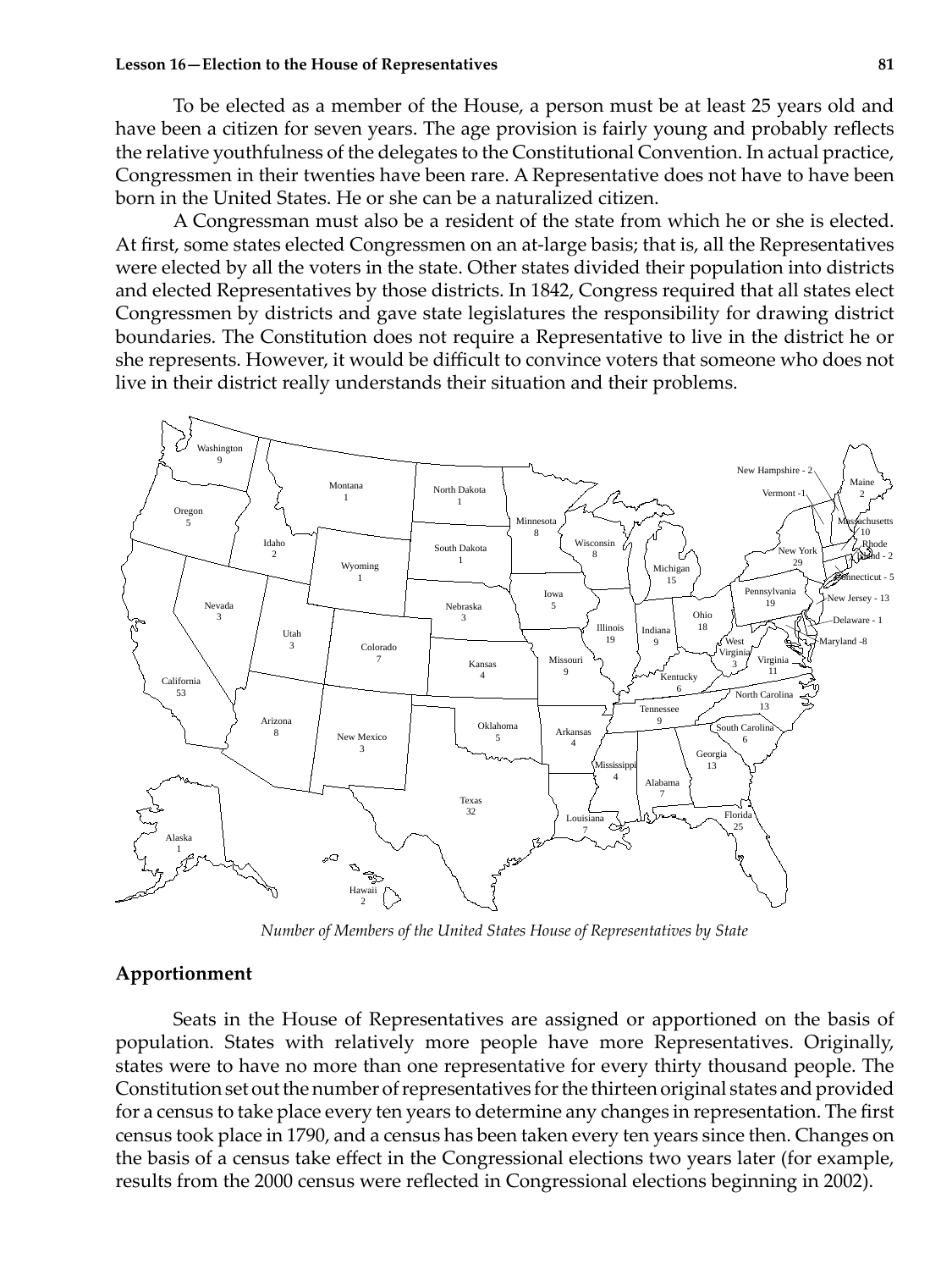As the population of the country grew and new states were added, the number of Representatives in the House increased. The first Congress had 65 members. The first census

increased that number to 106. By 1912, the House had grown to 435 members; and effective action with such a large group was becoming difficult. Congress was faced with the dilemma of either adding even more seats after the 1920 census or reapportioning the existing 435 seats, which would have meant that some Representatives from states growing more slowly would have lost their seats. Faced with the need for political courage, Congress

*When Alaska and Hawaii became states in 1959, each new state received one House seat. This temporarily increased the membership of the House to 437, but the regular 435 seats were reapportioned among the fiĞ y states following the 1960 census for the 1962 election.*

took no action after the 1920 census. Finally, in 1929 (just before the 1930 census), Congress passed the Reapportionment Act. This law stated that the permanent size of the House would be 435 members and that those seats would be apportioned to the states as fairly as possible following each census.

*States set their own qualifications for voting. Most states have a requirement that a person be a resident of the state for a period of time, sometimes as little as thirty days. Voters usually have to register a few weeks before the election, but in some cases voters can register on election day. Voter registration requirements are attempts to prevent people from voting several times in different places. Convicted felons are generally not allowed to vote. Some states used to have requirements that a person own a certain amount of property, pay a certain amount in taxes during a year, pay a poll or voting tax, or be able to read in order to qualify to vote. These requirements were defended as reserving the vote to those who were responsible citizens. In actual practice, the poll tax and literacy test were used to deny black people the right to vote. These practices are now outlawed.* 



*Ballot Boxes, 1927*

The 2000 census showed a U.S. population of 281,421,906 on April 1, 2000. This means that, ideally, each Congressman represented 646,946 people. However, each state is guaranteed one Representative, and the populations of the states do not divide out that evenly. Wyoming, the least populous state with a 2000 census of 493,782, had one Congressman. Delaware had 783,600 people, but it also had only one Representative. California had the most Congressmen with 53, meaning that the average district population there was 639,088. Michigan's Congressmen each represented an average of 662,563 people. Georgia's district average was 629,727.

The legislature of each state is where the real political battles occur over drawing congressional districts. Both Democratic and Republican parties in the states want to win majorities in the legislatures in census years, since the legislatures elected in those years oversee the redrawing of district lines for that state's Congressional seats. Reapportionment for seats in the state legislature happens at the same time. By law, Congressional districts must be contiguous (that means they cannot be separated into two or more areas that are not geographically connected); and they must have as even a population distribution as possible within the state. In theory, district lines would simply be drawn as fairly and equitably as possible; but politics is not always fair and equitable.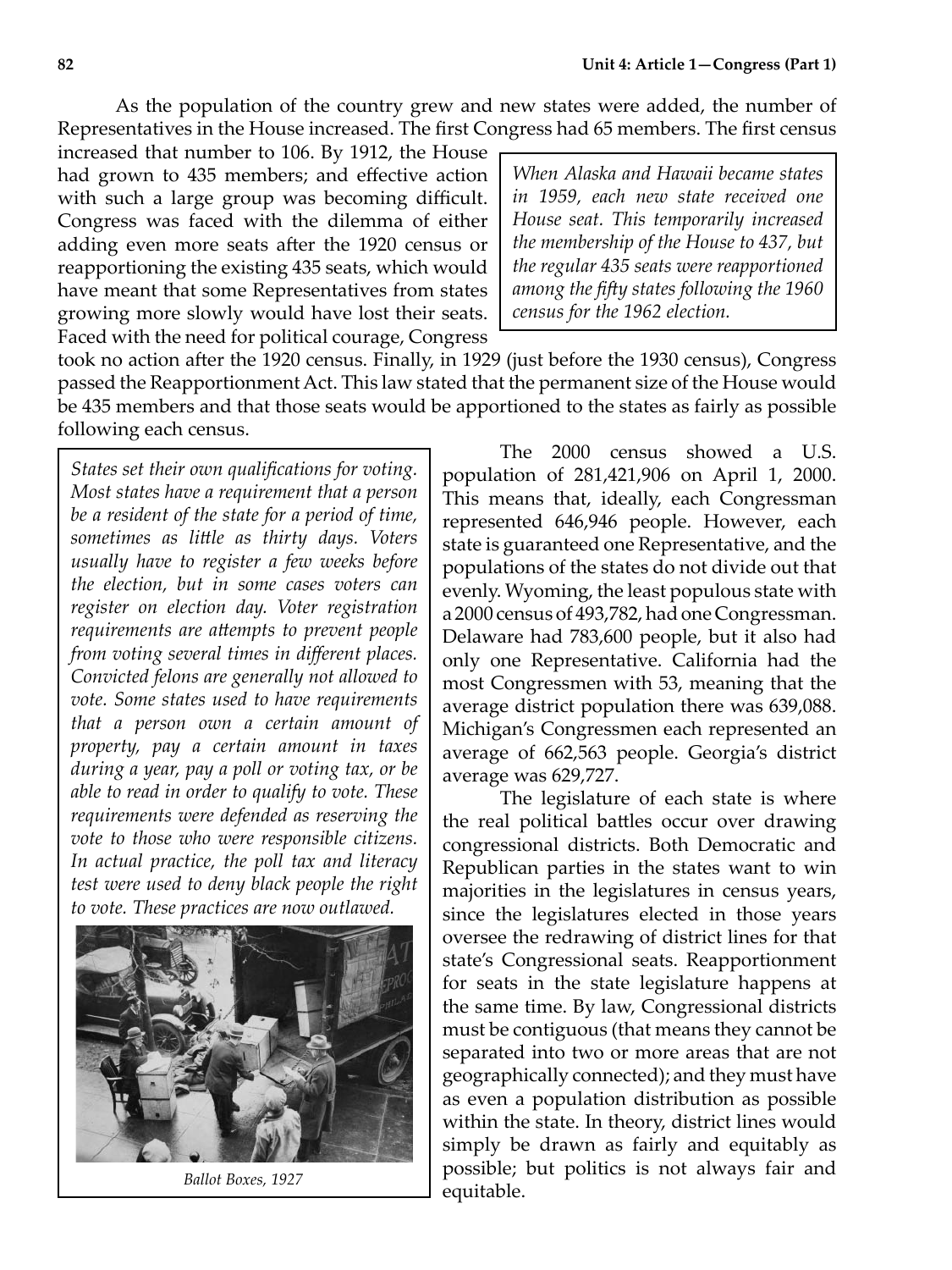#### **Lesson 16—Election to the House of Representatives 83**

The majority party in the legislature wants to protect the Congressional and legislative seats held by its party. Thus, they might draw district lines in such a way that voters who might vote against their party are divided into several districts; or they might put as many friendly voters into the same district as possible. Consider the map of Tennessee's Congressional districts, drawn by a Democrat-controlled legislature. Districts 1, 2, and 3 are considered safe Republican seats. To make the Fourth District more strongly Democratic, the legislature made the Third District a narrow band that stretches all the way from the Georgia border to the Kentucky border. The Fifth District includes Democrat-controlled Nashville and its largely rural (and Democratic) suburbs around it. The county to the south of Nashville, Williamson, has many Republican voters. By connecting suburban Williamson County to southern West Tennessee by means of a narrow strip, Nashville was kept safely Democratic. The Ninth District is urban Memphis, a traditionally Democratic seat, while the suburbs around Memphis are more Republican. Drawing the lines as they did, the legislature kept Republican voters out of the Ninth District and divided them between the Seventh and Eighth Districts, thus giving Democrats a better chance of winning in those districts.

**8 4 3 2 1 5 6 7** Nashville **• 9**

*Tennessee's Congressional Districts*



*North Carolina's Congressional Districts*

In North Carolina, the Twelfth District snakes through the middle of the state to connect several urban, university-based, ethnically-mixed areas into a single district that will likely vote Democratic. This is an example of gerrymandering, or giving a Congressional district an odd shape for political purposes. The term is named for Massachusetts politician Elbridge Gerry. In 1812, with Republican Gerry as governor, the Republican Massachusetts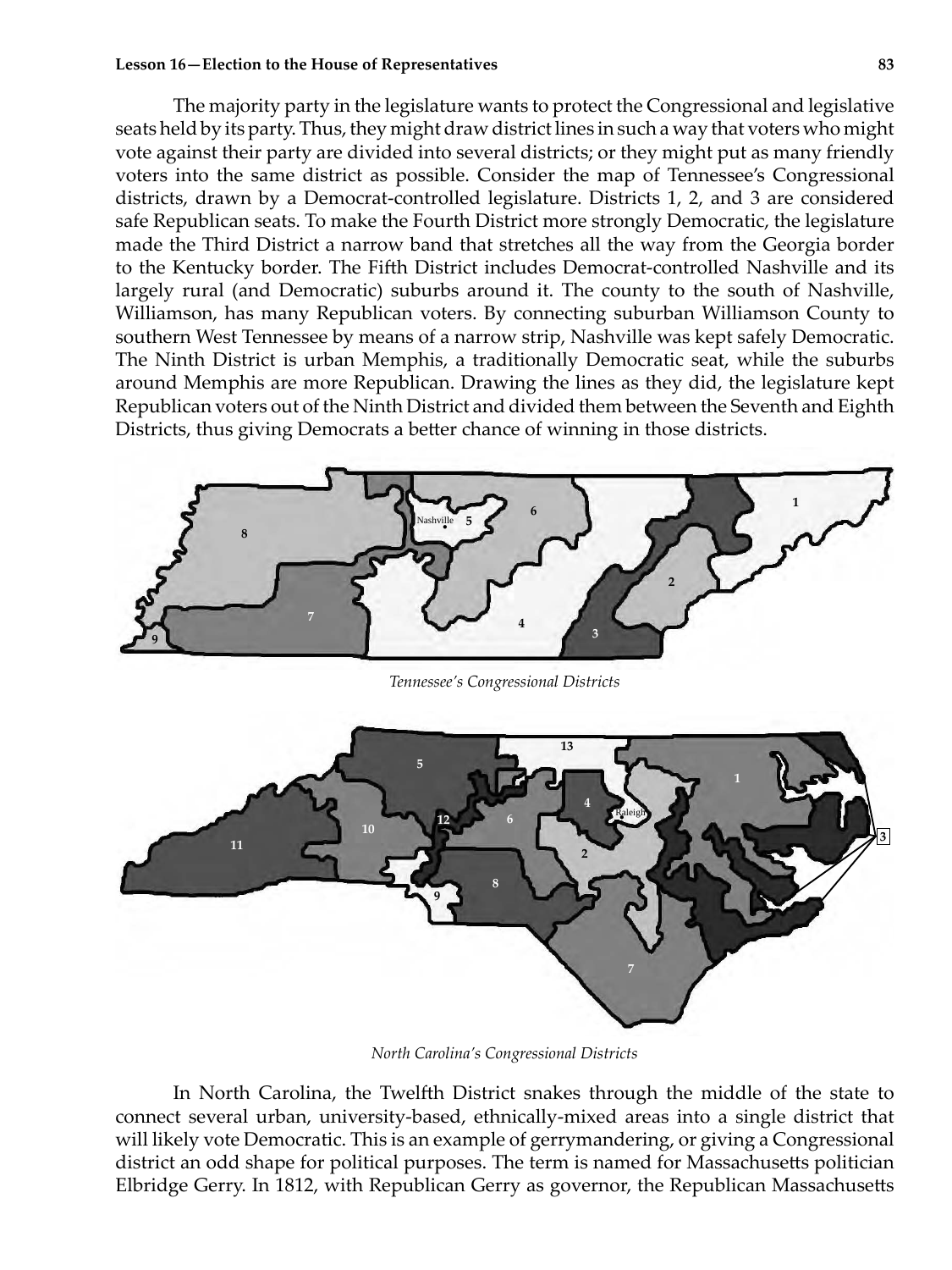legislature drew an oddly-shaped state senatorial district that looked like a snake or serpent on the map. A political cartoonist added a head, wings, and claws to make it look like a dragon or salamander and called it a "Gerrymander."

Groups of voters or representatives of the opposition party routinely challenge redistricting plans in court, but courts are generally reluctant to become embroiled in the

political activities of legislatures unless an obvious violation of voting rights is involved. Even North Carolina's Twelfth District has survived court challenges.

When a vacancy occurs in a House seat through death or resignation, the governor of that state calls a special election for the voters in that district to choose a new Congressman.

*If the original standard of one Congressman for every thirty thousand people were still followed, the House would now have over 9,300 members!*

*Now therefore, apportion this land for an inheritance to the nine tribes and the half-tribe of Manasseh. Joshua 13:7*

# **Reading**

*• Wesberry v. Sanders* (excerpt) (*WHTT*, p. 73)



*Gerrymander Cartoon*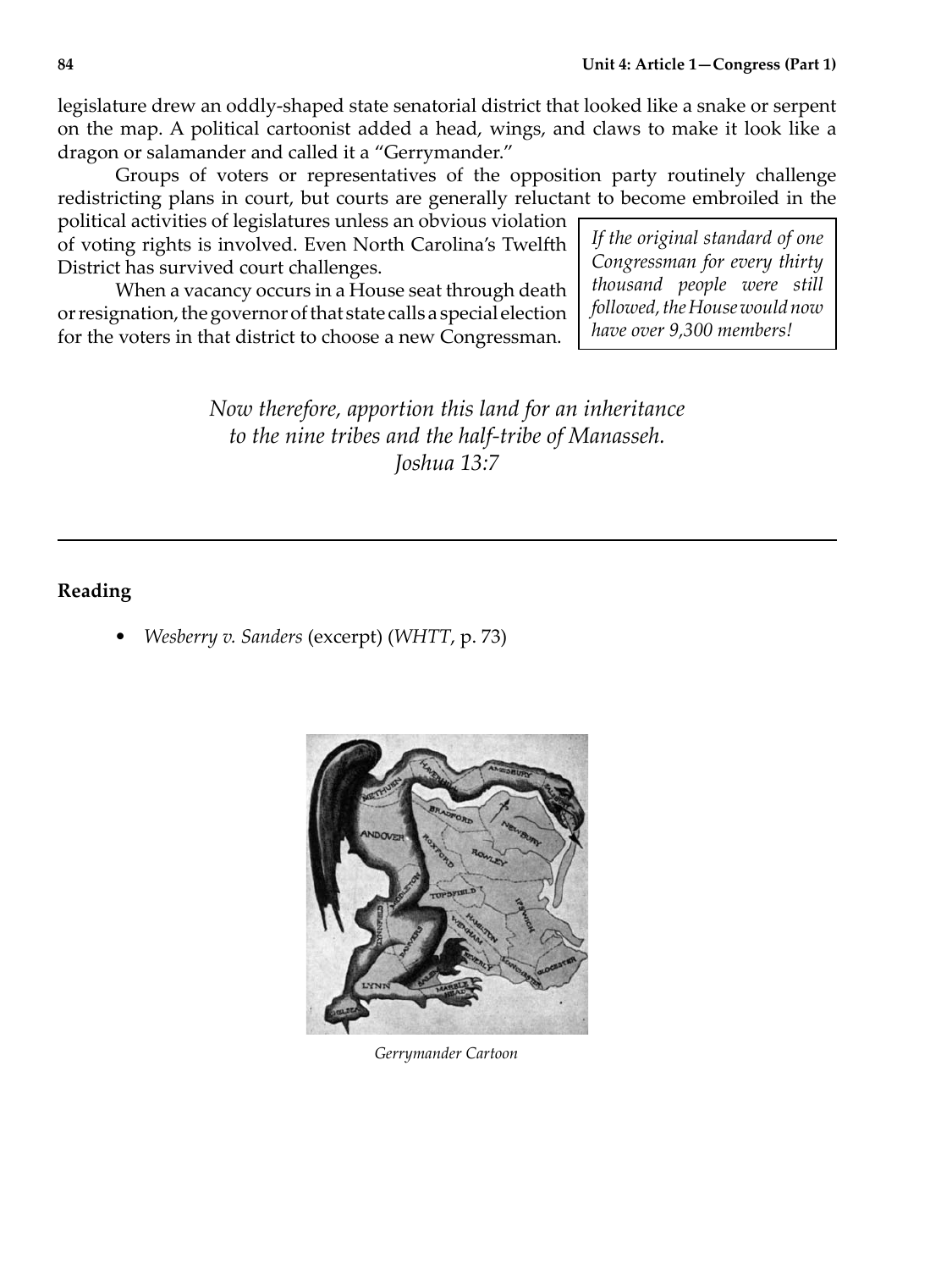# **Lesson 17—Choosing the Senate**

*Although the Senate is much given to admiring in its members a superiority less obvious or quite invisible to outsiders, one Senator seldom proclaims his own inferiority to another, and still more seldom likes to be told of it.*

*Henry Adams,* The Education of Henry Adams *(1907)*

(Read Section 3 of Article I and the Seventeenth Amendment of the U.S. Constitution.)

The United States Senate has sometimes been called the greatest deliberative body in the world. It is considered the upper or more prestigious house of Congress since it has fewer members than the House and since Senators serve for six years instead of two. It also is supposedly insulated from the whims of public opinion since Senators serve for six years and since only one-third of the Senate is chosen every two years. Although Senators represent individual states, they often speak as though they represent national interests and not just the interests of one state.

A person must be a little older to serve in the Senate than what is required to serve in the House. A Senator must be at least thirty years old and a citizen for nine years, as well as being a resident of the state he or she represents. Each state has two Senators, which gives less populous states the same power in the Senate as more populous states. Senators from less populous states have often been leaders in the Senate and have sometimes used their positions in that body to gain national prominence.

### **A Continuing Body**

The Senate was established to be a continuing body, with only one-third of its members up for re-election every two years, as opposed to the House, where all 435 seats are contested every two years. This provides for greater continuity in the Senate than in the House.

When a Senate seat becomes vacant through death or resignation, the state governor appoints someone to fill the seat until the next Congressional election (except in Alaska, Massachusetts, and Oregon, where the governor no longer has this power). This appointed Senator is recognized as a full member of the Senate, but he or she is the most junior member of the body and has little power. Often the governor gives the appointment to a long-time public servant as a reward for his or her service. Usually the governor appoints someone from his or her own political party, even if the previous Senator had been from another party. It has occasionally happened that a governor has appointed himself to fill a Senate seat.

At the next Congressional election, candidates run to fill the remaining two or four years of the term. If the appointed Senator wants to run in the next election, he or she has at least some of the power and prestige of an incumbent. A state occasionally elects two Senators at the same time, if one Senator's six-year term is ending and the remainder of the other Senator's term is being filled in the same election. When a partial term is completed, the next campaign for that Senate seat is for the full six-year term.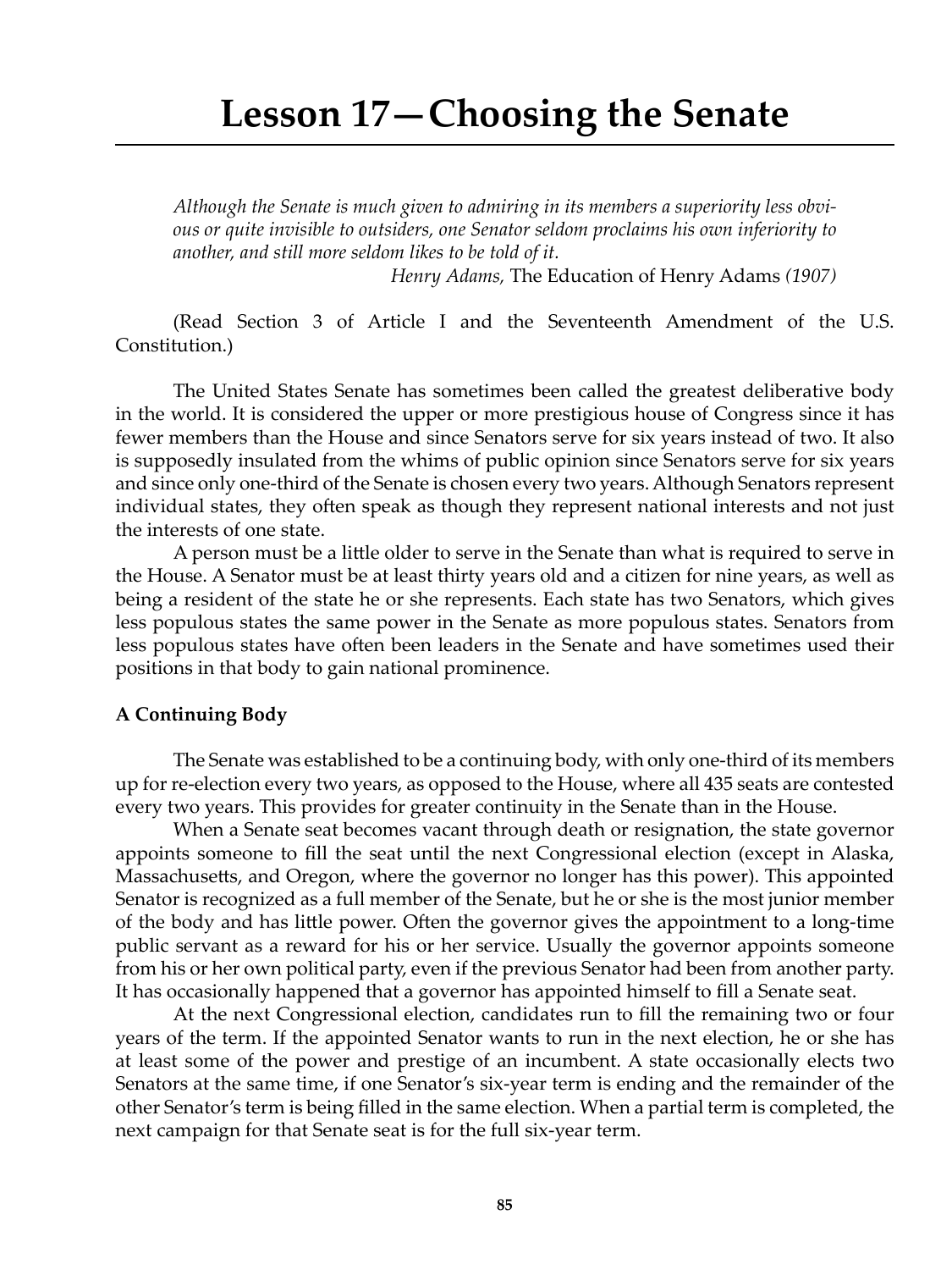### **Popular Election of Senators**

In the original Constitution, Senators were chosen by state legislatures. This provision gave state governments a direct role in the formation of the national government and supposedly provided for more reasoned deliberation in the selection of Senators than if they had been chosen by popular vote. It also provided an inducement for state political leaders to support the ratification of the Constitution. As we have seen in this curriculum, state legislatures played an important role in the early national government.

However, during the nineteenth century support grew for the direct election of U.S. Senators by popular vote. Many people saw the direct election of Senators as a change that would be in keeping with the trend toward democracy. Moreover, state legislatures did not always handle well the responsibility of naming Senators. The continuation of state political battles, rather than the selection of the best person to be a U.S. Senator, sometimes became the main dynamic in a legislature. Occasionally, political wrangling in state legislatures caused Senate seats to remain unfilled for as long as two years (in Delaware around the turn of the twentieth century, a vacancy lasted four years).

One item in the Populist Movement agenda of the late nineteenth and early twentieth century was the direct election of Senators. The Populists maintained that the selection of Senators by state legislatures kept the process out of the hands of the people and left it in the hands of politicians, lobbyists, and special interest groups. State legislatures often proved themselves to be the protectors not of people's rights but of their own turf and privileges. Direct election of Senators, it was argued, would make the upper house of Congress more responsive to the people and less responsive to the intrigues of politicians.

In the years leading up to 1912, twenty-nine states adopted a form of popular election of Senators by holding primaries or referendums, the results of which were binding on state legislators. The Seventeenth Amendment to the U.S. Constitution, which provided for the direct election of Senators, was proposed many times but consistently defeated in the Senate. In 1912, however, the number of directly-elected Senators had increased to the point that the amendment was finally approved and sent to the states. The amendment was ratified in 1913 and took effect in the 1914 election.

It would be difficult to decide whether, on the whole, better Senators were chosen before or after the change. Good men as well as embarrassing men have been elected under each process. It is a certainty, however, that the direct election of Senators has lessened the influence of state legislatures in the national government.

#### **Advice and Consent Role**

According to Article II, Section 2 of the Constitution, the Senate has a special checkand-balance role with regard to certain actions of the president. The Senate must ratify by a two-thirds majority treaties that the president makes with other countries; otherwise the treaties do not apply to the United States. In addition, the Senate must give a simple majority approval to important appointments that the president makes: ambassadors, Federal judges, Supreme Court justices, heads of the executive departments (Cabinet members), and certain other appointments. This is called the advice and consent role of the Senate, after the phrase used in the Constitution.

The most controversial treaty consideration by the Senate involved the Treaty of Versailles that ended World War I. Democratic President Woodrow Wilson saw to it that the treaty included the creation of a League of Nations, a forerunner of the United Nations, as an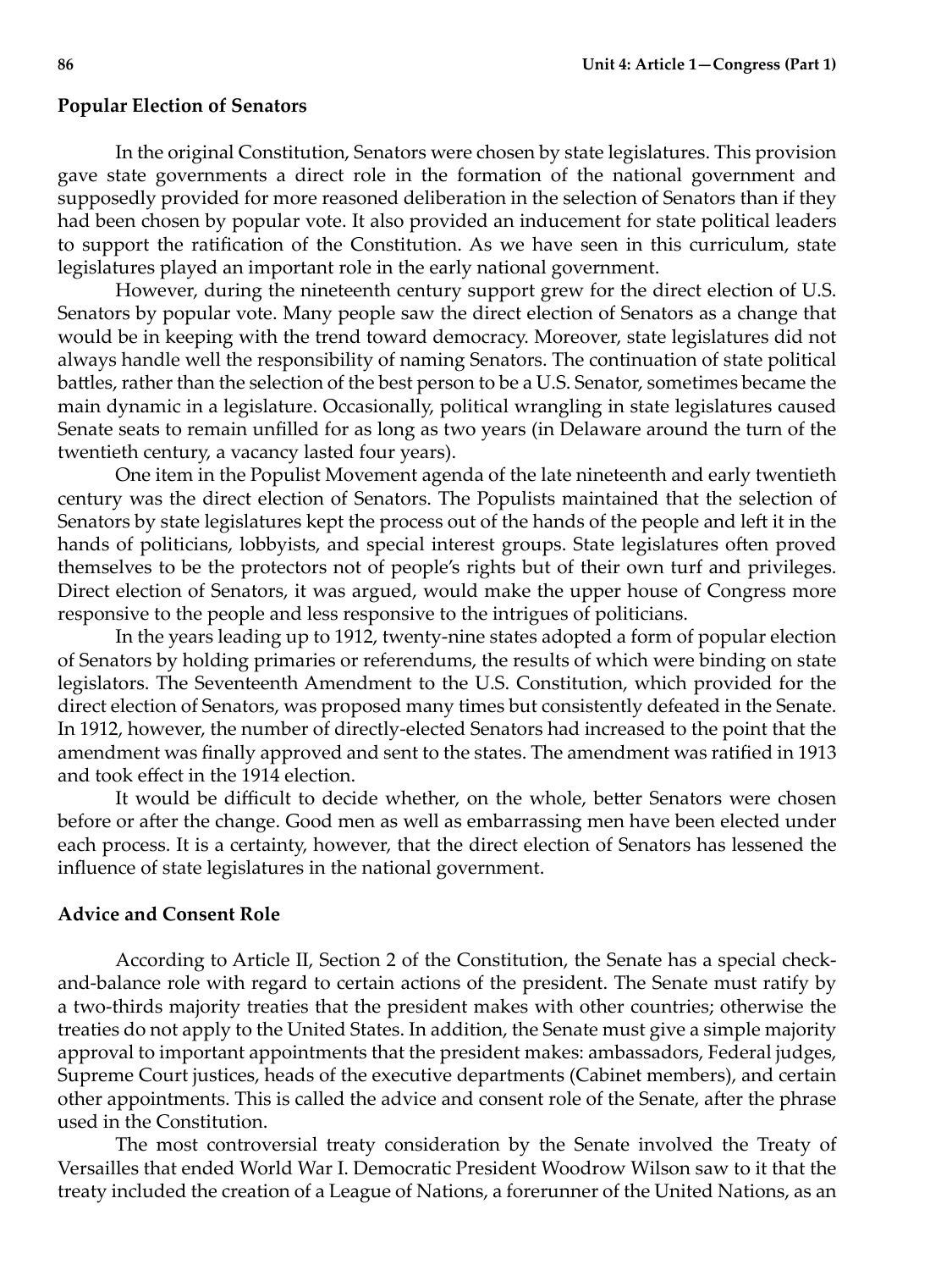attempt to prevent such a terrible war from ever happening again. The Republican majority in the Senate, however, wanted to withdraw from involvement in world affairs and did not want the United States to be committed to taking part in a world organization. The Treaty of Versailles was defeated in the Senate, the United States never joined the League of Nations (which proved to be incapable of preventing World War II), and the United States concluded separate peace treaties with the nations against whom it had fought in World War I.

Generally the Senate approves those whom the president nominates, unless a nominee proves to be involved in a scandal or unless so many members of the Senate oppose

a nominee for political reasons that approval is impossible. One issue that aroused a fair amount of controversy in the early years of the nation was whether the president could remove from office someone whom he had nominated and the Senate had confirmed. This issue arose during the presidency of Andrew Jackson, who fired a cabinet member that the Senate had approved. Jackson said that he had the right to get rid of those who served under him, while Jackson's political opponents said that the Senate's power to confirm also gave it the power to determine whether someone stayed on the job. The same issue was at the heart of the conflict between President Andrew Johnson and Congress



*Ballot Boxes in the Senate, 1929*

over the Tenure of Office Act following the Civil War. In 1926, the Supreme Court in *Myers v. U.S.* declared the Tenure of Office Act to be unconstitutional and said that the president's right of removal was not subject to the Senate's approval.

The Constitution does give the president the power to make appointments during a recess of Congress (Article II, Section 2, Paragraph 3). These appointments can be made any time that Congress is in recess, even if that recess is only for a few days or weeks. The appointed person may serve until the end of the next session of Congress. During that time, the president can choose to submit that person's nomination to the Senate to hold the position permanently. This provision had more practical importance when Congress was not in session for long periods of time. Fifteen Supreme Court justices began their tenure as recess appointments. Recess appointments are politically risky for the president. They allow him to fill a post with someone he wants who might have a hard time winning confirmation by the Senate, but they tend to anger the opposition party in the Senate who might try to make confirmation more difficult.

> *Upon hearing this, they entered into the temple about daybreak and began to teach. Now when the high priest and his associates came, they called the Council together, even all the Senate of the sons of Israel, and sent orders to the prison house for them to be brought. Acts 5:21*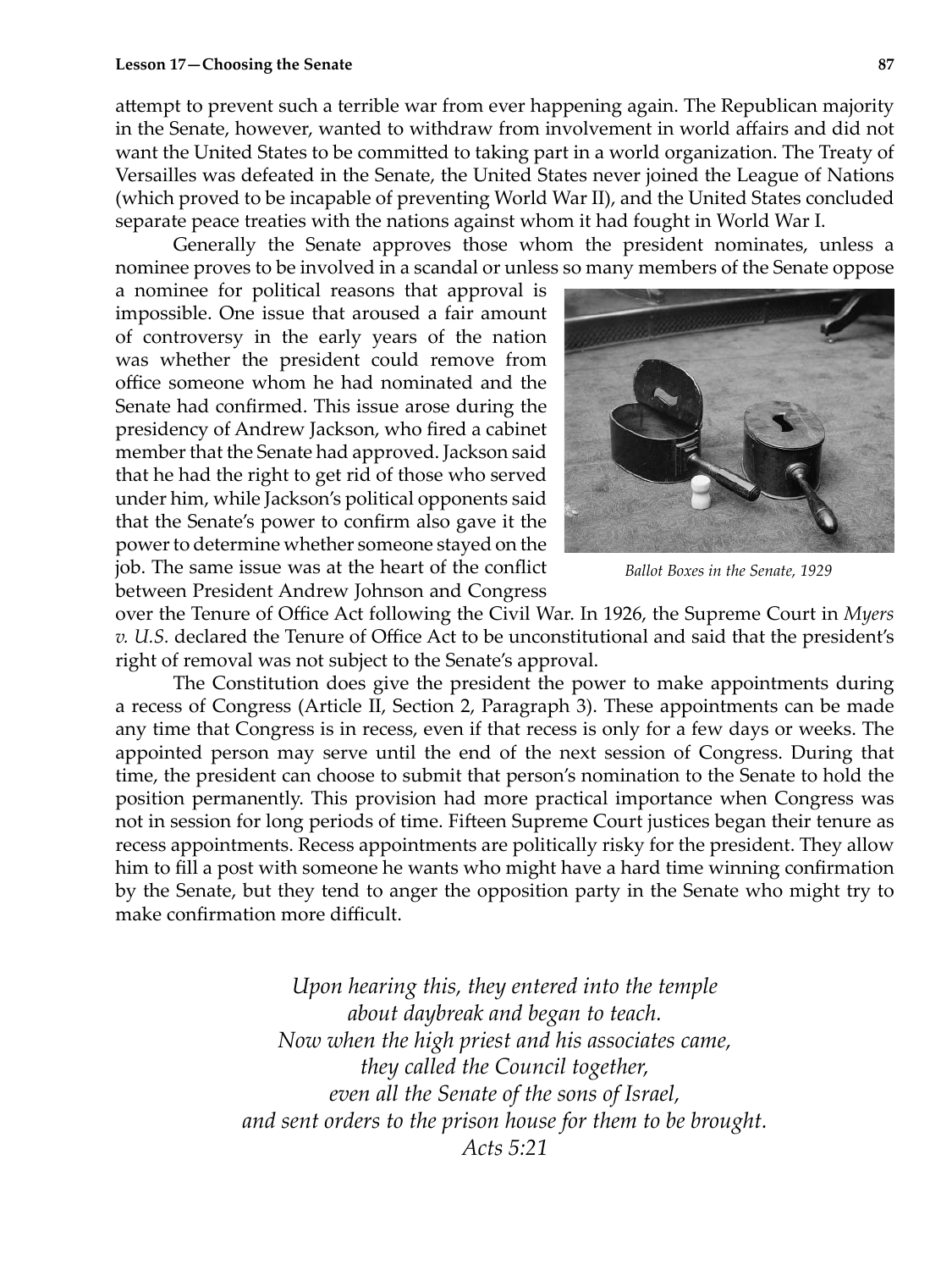# **Lesson 18 —The Operations of Congress**

*A decent and manly examination of the acts of government should be not only tolerated, but encouraged.*

*—William Henry Harrison (1841)*

(Read Sections 4, 5, and 6 of Article I and the Twentieth and Twenty-Seventh Amendments of the U.S. Constitution.)

The first three sections of Article I establish the Congress and tell who may be elected to each house. Each chamber is to organize itself, but only limited guidelines for this are given in the Constitution. We will discuss in later lessons how the House and Senate are organized as well as matters related to the process of impeachment.

### **Section 4: Elections and Sessions of Congress**

The Constitution left the carrying out of elections in the hands of the states. The states already had a framework for conducting elections that could be expanded to include the choosing of Federal representatives; and the Congressmen and Senators were, after all, representatives from the states. The Constitution did give Congress the right to legislate on elections except on the subject of the place where Senators were chosen (namely, the state legislatures).

Congress was to meet at least once every year, with the sessions to begin on the first Monday in December. In the early years of the country, this led to a year or more passing after some elections before elected officials took office. Senators and Representatives who were elected in the fall of 1866, for instance, did not actually take office until December of 1867 (not



*U.S. Capitol, c. 1871*

all states held elections at the same time; some states conducted their elections in the odd-numbered years). This passage of time was acceptable when travel and communication were slow and when state elections took place at different times.

Over time, however, travel and communication became faster and state elections came to be held at the same time of year. The Twentieth Amendment, ratified in 1933, brought both the inauguration of the president and the convening of Congress up

to date. Instead of the president waiting until March 4 after his election to take office, the inauguration was moved up to January 20. The new Congress now convenes on January 3 following the election, instead of waiting over a year after the election.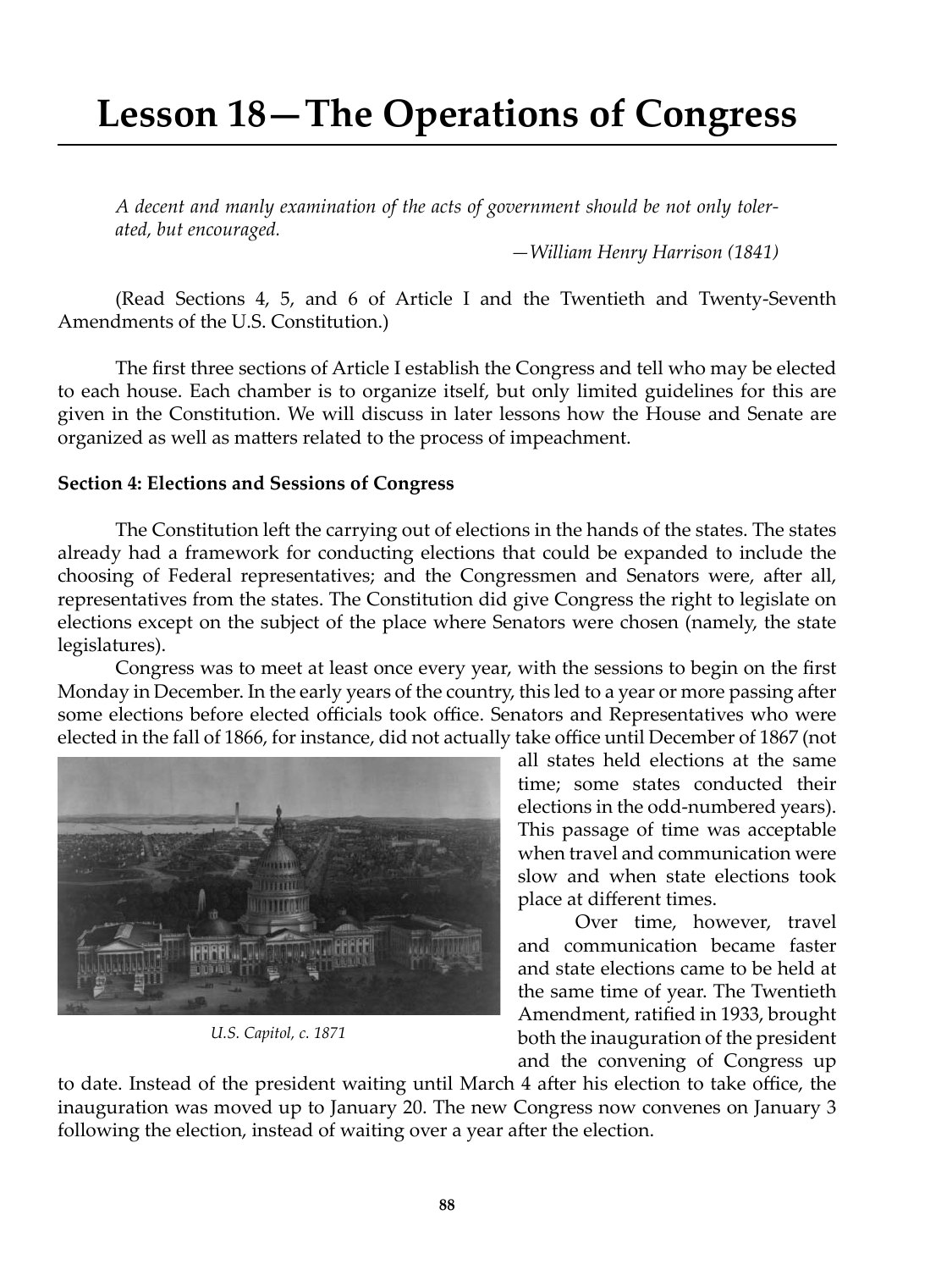Each Congress has two sessions, one for each of the two years in which it meets. The first session of the first Congress convened in 1789; the second session of the first Congress met in 1790. The first session of the 110th Congress began on January 4, 2007; the second session of the 110th Congress convened on January 3, 2008.

A session is adjourned when Congressional leaders decide that no further work can be accomplished. In the early days of the country, Congress met for only a few months out of the year and almost always was in recess during the hot days of summer in swampy, unair-conditioned Washington. Today, Congress meets for almost the entire year but takes long breaks from time to time. In election years members of Congress try to be finished (or at least to be able to take a recess) in time for the fall campaign. Meetings of Congress that occur after an election and before the new Congress begins are called lame-duck sessions, since some of the members will be retiring or have been defeated in the elections.

The Constitution allows for the president to adjourn Congress and to call it into special session in extraordinary circumstances (Article II, Section 3). Since Congress is now

almost always in session, special sessions are rare. No president has ever adjourned Congress. Presidents have sometimes called the Senate into special session to consider pending treaties or appointments.

### **Section 5: Proceedings**

Each house of Congress is given the right to judge the fitness of its own members. The House does not sit in judgment on the Senate, nor vice versa, nor do the president or the Supreme Court have the right to question who sits in Congress. The positive side of this rule is that neither the House nor the Senate



*U.S. House of Representatives Chamber*

have to bow to the wishes of any other branch of government on who its members are. The negative side is that the members of each body are extremely reluctant to question the fitness of fellow Congressmen or Senators. If the members of one party go after a member of another party and call for his expulsion, the same process might come down on one of their own at some later time. Only with a two-thirds majority can a body expel one of its members. In other words, there must be clear and convincing evidence of the need to expel a member.

Each house must have a majority of members present to conduct business. This is called a quorum, the number needed to take official action. The quorum requirement prevents a small group from meeting to do something that the majority would not want to do. However, the minority has rights too. It can compel members to come to the chamber for business to be conducted. This is known as a quorum call. The right to call a quorum enables the minority to compel at least the possibility of taking action that it sees as necessary, if the majority is trying to avoid doing so.

Neither house may adjourn for more than three days during a session without the consent of the other. This keeps one body from paralyzing the work of Congress by simply refusing to meet. In actual practice, the leaders of both houses work together to determine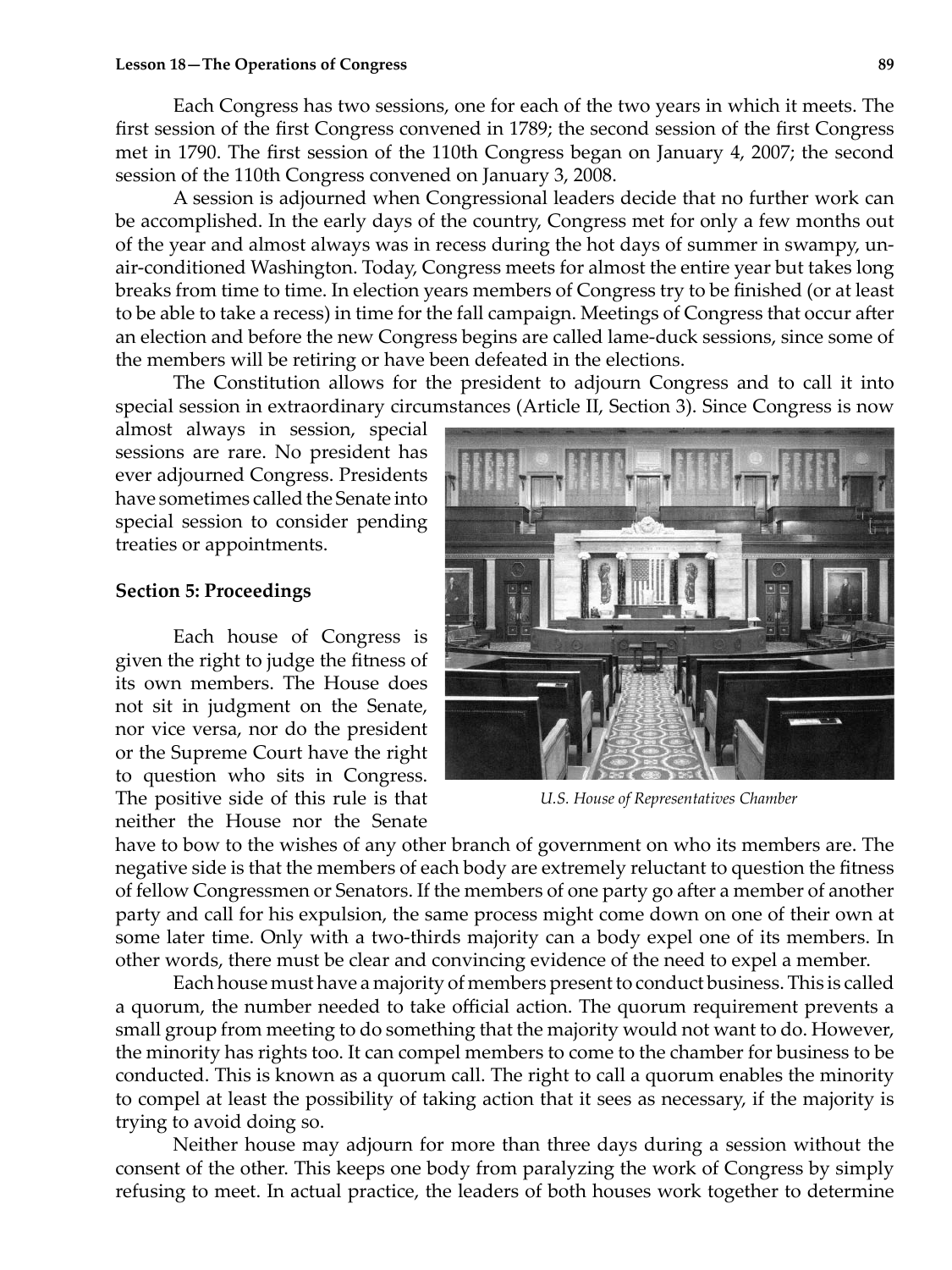the length of the sessions, when Congress will recess for vacations, and when the House and Senate will adjourn to end a session. The House and Senate may not decide to meet in a location other than where both have agreed to meet. This again prevents one body from

meeting secretly or pulling away to disrupt business. These provisions have prevented the shenanigans that sometimes occur in the legislatures of other countries.

Each house is to keep a journal of its proceedings and must publish the journal on a regular basis. This is the origin of the *Congressional Record*, which helps the American people keep up with the work of Congress and the speeches and debates in Congress. However, the *Congressional Record* has now ballooned to

*If you have ever watched the proceedings of Congress on C-SPAN or visited the Capitol while Congress was in session, you will have noticed that much time is spent with few members actually present on the floor of the House and Senate. Members can make speeches from the fl oor that will go on the public record, but the other members don't have to listen to them.*

such an extent that the average citizen can hardly keep up with what Congress does. The House and the Senate allow members to revise their speeches before they appear in the *Record* and to include material in the *Record* that has never been spoken on the floor of either chamber. Members can simply insert into the *Record* what they want to have published under their names.

### **Section 6 (Part One): Salary**

Members of Congress receive a salary and the payment of expenses from the United States Treasury. Under the Articles of Confederation, the states paid their own representatives in Congress. At first, members of Congress received \$6.00 per day while Congress was in session. In 1815, the pay was increased to \$1,500 per year. As of 2006, the salary for a member of Congress was \$158,100 per year. The majority leader and minority leader in each house was paid \$175,600, while the Speaker of the House received \$203,000. A cost of living adjustment is made each year unless Congress votes not to accept it. These are good salaries, but salary is not by any means the entire picture of the financial benefits that accrue to a member of Congress.

Each member of Congress receives an allotment of about \$1 million per year to hire staff workers, pay for office expenses in Washington and in their home district or state, and pay for other expenses related to their roles. Included in the expense account is the mail or franking privilege, which allows Congressional mail to be sent at government expense. In addition to regular correspondence and responses to constituent requests, the franking privilege allows for what are called informative mailings from members of Congress to addresses in their districts. These mailings inform residents (i.e., voters) about what a Senator or Congressman has accomplished. You might especially notice these as election time draws near; it's one of the perks of an incumbent. In all fairness, we should note that purely political campaign mailings must be paid for by campaign contributions.

Congress employs thousands of staff personnel. Members of the House have a total of over seven thousand staff members, while Senators hire over four thousand. Another twelve hundred workers are staff for the standing House committees, and about seven hundred more people work for the standing Senate committees. The political leaders (Speaker, majority and minority leaders, and so forth) in the House and Senate have even more staff available to them. These staff members do not include security and maintenance personnel, Library of Congress employees, and others whose work directly relates to Congress.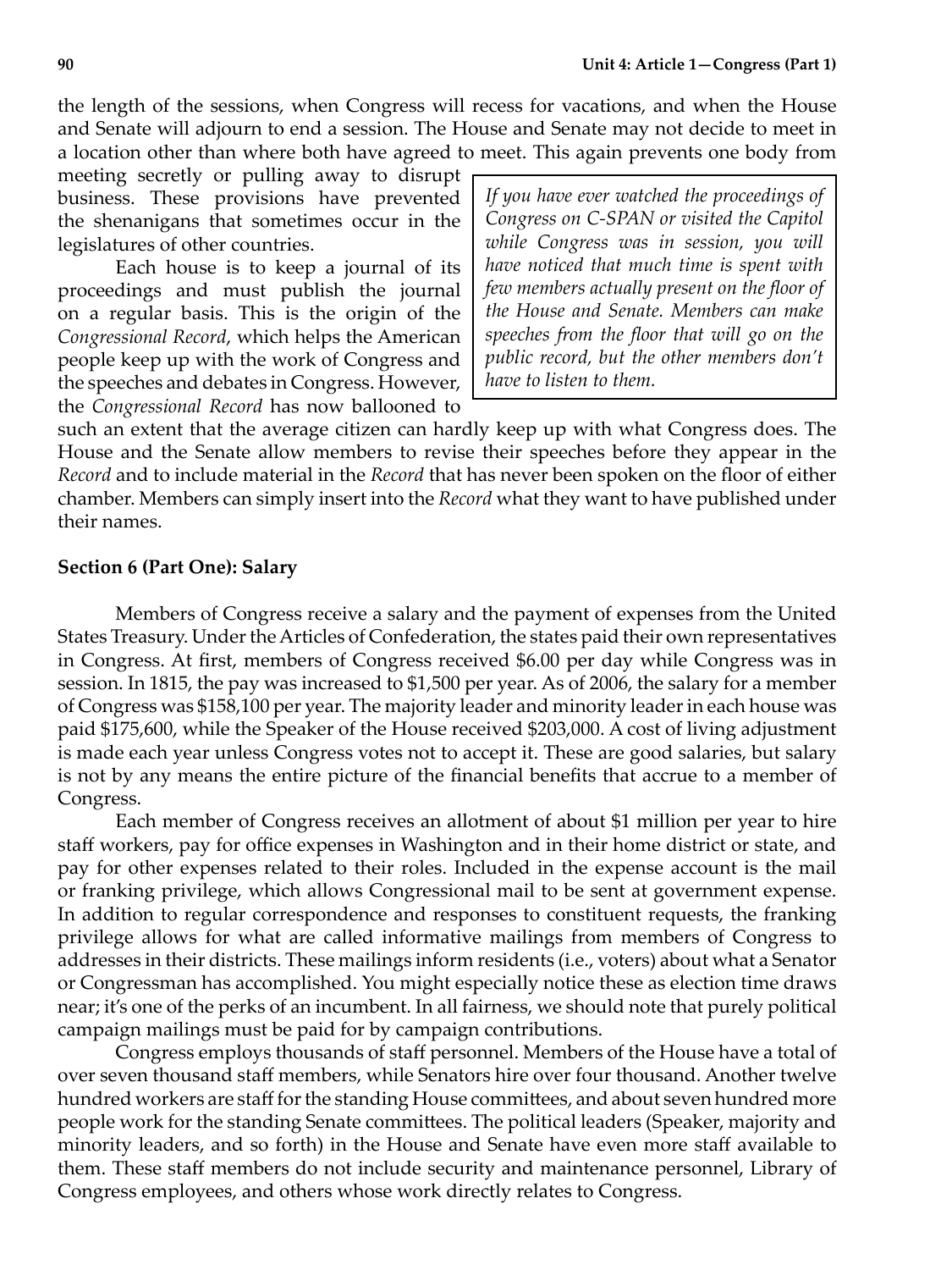#### **Lesson 18—The Operations of Congress 91**

In addition, members of Congress receive health insurance coverage and participate in the Federal Employees Retirement System. If someone serves in Congress for at least five years, he or she is eligible to receive a pension. Members can receive a pension beginning at age 50 if they have twenty years of service, or at any age after twenty-five years of service, or after the age of 62 regardless of his length of service. The pension is based on years of service

and the highest three years of salary. The starting pension cannot be more than  $80\%$  of the retiree's final salary. In 2004, 413 retired members of Congress were receiving government pensions based at least in part on service in Congress (some had held other positions in the Federal government as well). These pensions averaged about \$3,900 per month each.

Members of Congress may earn up to fifteen percent of their salary from outside sources, such as speaking fees and legal fees; and they have no limit on what they can make from book royalties. Senators and Congressmen also enjoy many unofficial financial benefits from contributors, lobbyists, and special interest groups that want to influence how he or she votes. Congress has passed



*House Speaker Gillett and Vice President Coolidge Exercising in the House Gym, 1923*

laws that eliminate blatant bribery, but the laws also carefully allow certain benefits (such as a company or contributor paying for a vacation as long as it is disclosed). Some former members of Congress work for Washington lobbying or consulting groups after their tenure in Congress and do quite well financially.

The 27th Amendment to the Constitution, first proposed in 1789 and finally ratified in 1992, *says that a pay raise passed by Congress (a "law varying the compensation for the services of the Senators and Representatives") cannot go into eff ect until a Congressional election has taken place. The amendment was an attempt to prevent a sitting Congress from giving itself a pay increase. The automatic cost of living increases that Congress receives every year (enacted by Congress a few years ago) have been challenged in Federal court as a violation of this amendment, but Federal courts have held that such adjustments are not new salary laws and therefore do not violate the amendment. Of course, it should be noted that Congress sets the salaries for Federal judges; and pensions for retired Federal judges are based on the pensions for retired members of Congress.*

### **Section 6 (Part Two): Immunity and Limitations**

History tells of many times when kings had their political opponents arrested and executed. The framers wanted to protect members of Congress from this kind of political intimidation. As a result, Senators and Representatives cannot be arrested while attending a session of Congress or while going to or returning from such sessions, except if the charge is treason, felony, or breach of the peace. In addition, they cannot be made to face any criminal charges for anything they say in any speech or debate in Congress. This results in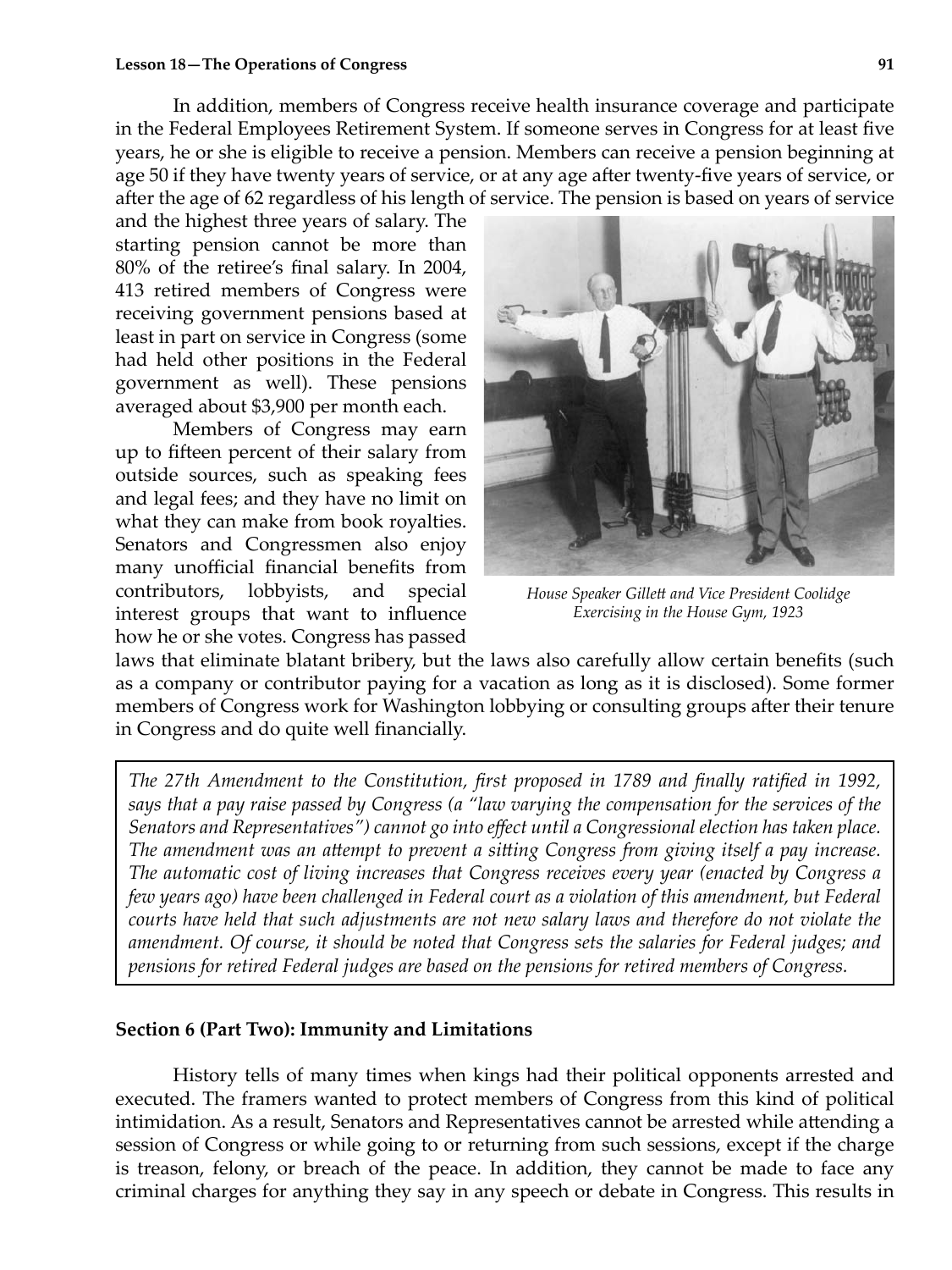some outrageous statements, accusations, and outright lies being expressed on the floor of Congress with complete impunity.

A Senator or Representative while in office may not hold an appointed government position that was created or the pay for which was increased while he or she was in office. This prevents a member of Congress from helping to create a position or increasing the pay of a position and then filling that position. Likewise, no civil servant may serve as a Congressman or Senator. In the British Parliamentary system of government, ministers in the Cabinet are members of Parliament; but in the United States the branches of government are kept more separate.

It is not unusual, however, for a former member of Congress to be appointed by the president to a post in the executive branch. Bill Brock, for instance, was a Republican U.S. Congressman and Senator in the 1960s and 1970s. He later served as Secretary of Labor and then as

*For many years, Congress exempted itself from some of the laws that it passed. For instance, members of Congress were not part of the Social Security system until 1984. They participated in the Civil Service Retirement System, which was started fifteen years before Social Security began. In addition, members of Congress were not subject to civil rights laws in the hiring of their office staff.* When Republicans *regained control of Congress in 1994 after forty years of one or both houses having Democratic majorities, the first law passed by the new Congress in 1995 made Congress subject to the same laws that it enacts for the American people.*

U.S. Trade Representative in the Reagan Administration. Democratic Senator Jim Sasser was named Ambassador to China by President Clinton after Sasser was defeated for re-election.



*Daniel Webster*

These rules about what members of Congress may and may not do have been more carefully defined in recent years. In the past, the regulations were not so sharply drawn. Daniel Webster, for instance, while serving in Congress, argued cases before the Supreme Court as a private attorney. In addition, he also was for several years retained with pay as an attorney for the Bank of the United States. His role with the Bank came as the result of his support for the Bank and his national prominence. His income from the Bank (not to mention several favorable loans he received from the Bank) no doubt influenced his continued support of the Bank in Congress. Neither of these roles that Webster held actually violated the terms of this section of the Constitution, but the possibility for conflict of interest in such a situation is obvious.

*He who profi ts illicitly troubles his own house, but he who hates bribes will live. Proverbs 15:27*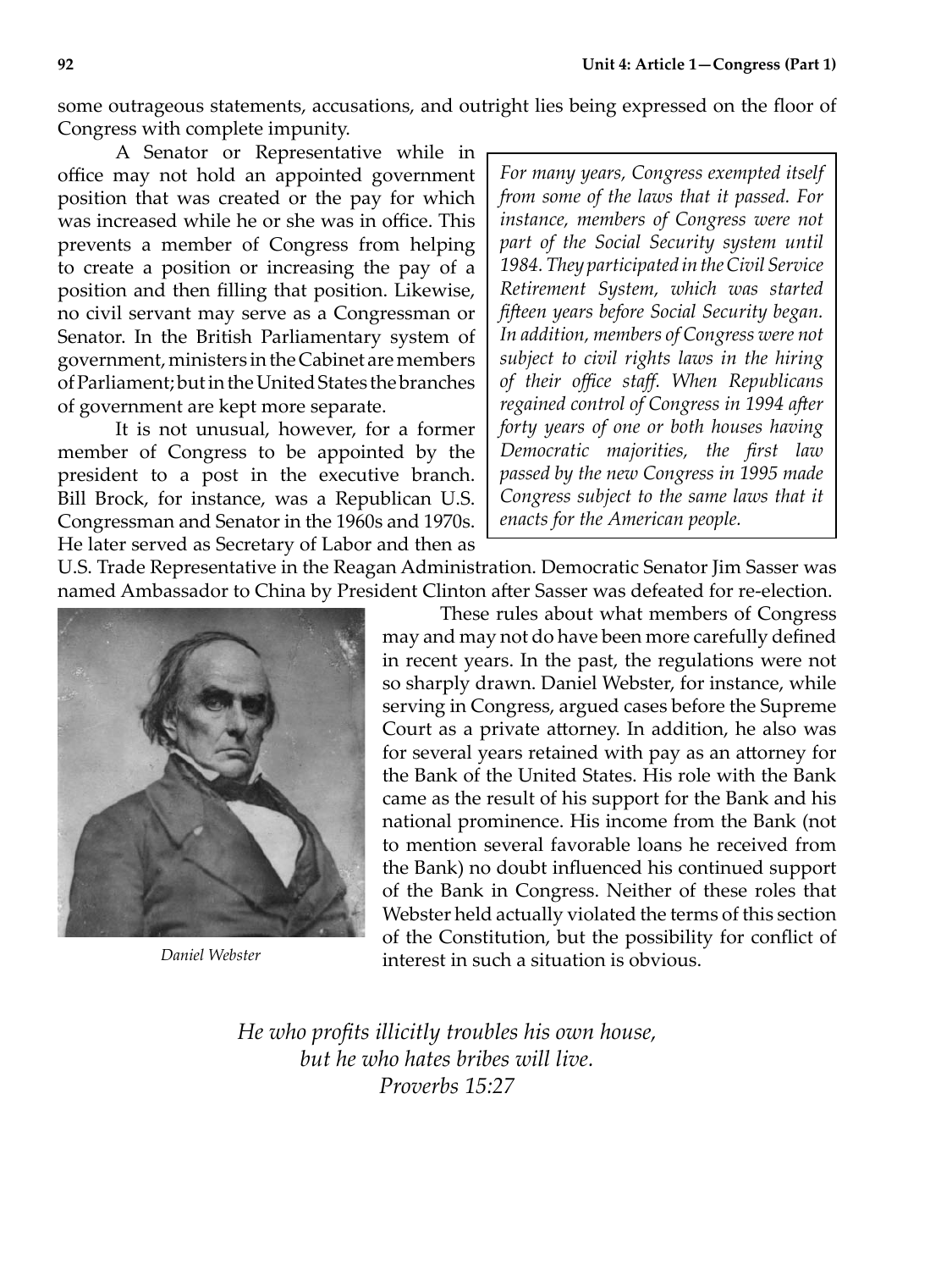# **Lesson 19—Who They Are and What They Do**

*Government is too big and too important to be left to the politicians. —Chester Bowles (Twentieth century American diplomat & economist)*

Members of Congress are not a cross-section of the American public in terms of race, gender, and wealth. Of course, the Constitution does not say that they have to be. Leaders are often the exception to the norm. By and large, Senators and Representatives are people who can afford long and expensive campaigns and who have accomplished a great deal in the legal, business, and political fields.

### **Statistics About the Members**

The average Congressman is about 55 years old. The average Senator is about 60. Both of these averages are many years older than the minimum age requirements in the Constitution. This average age has increased in recent years, which perhaps is an indication that members of Congress are serving longer in office and that candidates are older when first elected to serve.

Of the 435 Representatives in the 109th Congress (which began in 2005), 65 were women; and of the 100 Senators, 14 were women. These numbers were the highest in history. About two-thirds of the women were Democrats, one-third Republican.

The 535 members of the House and Senate included 55 African-Americans, 25 Hispanics, five Asian-Americans, one Native American and one Asian-Indian. Just over half of the members of Congress listed their religious preference as Protestant Christian. About a third were Roman Catholic. There were 35 Jews and 15 Mormons in the 109th Congress. About half of the members of Congress were lawyers. One-third of the Senators listed their profession as businessman. In a recent Congress, about seventy Representatives and thirty Senators were



*Redecorating the U.S. Senate Chamber, 1925* and so forth.

millionaires, some of them multi-millionaires. It is highly unusual for a salaried or wage-earning man or woman to be elected to Congress. They usually don't have the time or money to conduct a campaign that can last for as long as a year. In a contested House race, the incumbent might spend \$2 million and the challenger \$1 million. The cost of Senate campaigns often runs into the multiple millions of dollars.

Most members have held elective office prior to being chosen to serve in Congress. Many Senators used to be Representatives, many Representatives used to be in state legislatures,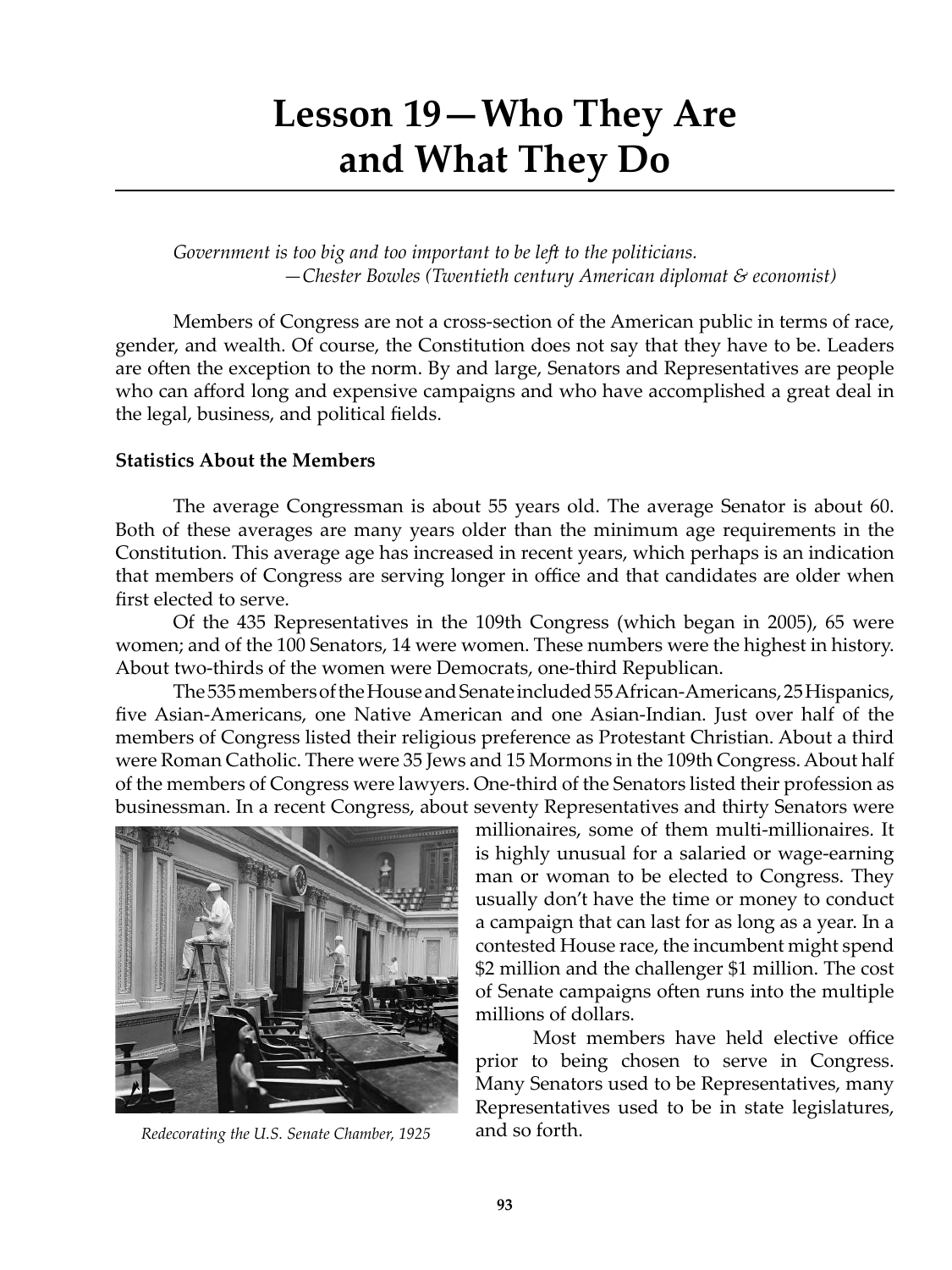### **Incumbency and Length of Service**

Congress usually sees little turnover in its membership. The rule of thumb is that incumbents, those who are already in office and are seeking re-election, almost always win. Over the years, about 90% or more of incumbents have been re-elected. In 1996, for example, 361 of 384 House incumbents won re-election, and 19 of 21 Senators were re-elected.

Most House districts and Senate seats are considered safe for one party or the other. In a safe seat, the incumbent often has no or only token opposition because the opposition party does not want to waste its resources on what it sees as a hopeless cause. Even when an incumbent retires from a safe seat, someone from his or her party usually wins the next election. The drama that unfolds on election night concerning which party will control Congress usually centers on a relatively few races. A change in the party that holds a House or Senate seat often occurs (1) when a Congressman or Senator retires, creating what is called an open seat, (2) if a controversy has weakened the popularity of an incumbent, (3) if one political party targets a seat for defeat, or (4) if a presidential candidate enjoys a landslide victory and carries his party's Congressional candidates along on his coattails.

In the 106th Congress (1999-2001), only 41 or about ten percent of Representatives were freshmen (in their first term). Over half (236) had served between two and nine years, 104 had served between ten and nineteen years, 46 had served over twenty years, and seven

### **Term Limits**

*One issue that has received a fair amount of discussion is whether members of Congress should have term limits, a maximum number of terms or years that they can serve. The offi ces of President and state governors have term limits; but of course, it is the legislative bodies (not the executives) who propose term limits, usually in the form of constitutional amendments. Legislators are not likely to vote themselves out of a job.*

*The arguments in favor of term limits include the fact that incumbents have a great advantage over challengers in elections in terms of name recognition and in terms of what they can do and what they can promise to do for voters. This helps to make a real contest between an incumbent and a challenger quite rare. In addition, incumbents can become more concerned about taking care of themselves and their power than about doing what is best for the people. Long-term service seems to be a far cry from the citizen-representative ideal of everyday people serving only a few years, doing what they believe is genuinely best for the populace as a whole, and not building a personal power base for themselves.*

*Against the idea of term limits is the argument that voters should have enough sense and enough freedom to elect whom they want. If they want to re-elect the same person campaign after campaign, they should be able to do so. Previously holding an offi ce should not be a disqualifi cation for holding that offi ce. In addition, representatives with long tenure have the seniority within the system to be given important positions and to get things done. All else being equal, an elected offi cial who has been in offi ce for a long time in the current system can do more for his home state or home district than a freshman can.* 

*Perhaps the most convincing argument against imposing term limits is that we already have term limits. They are called elections. Every term of every elected office has a limit to it, and the person who holds that offi ce has to run again or retire from it. The best solution to problems in the system is for the populace to stay informed and involved and to support good candidates.*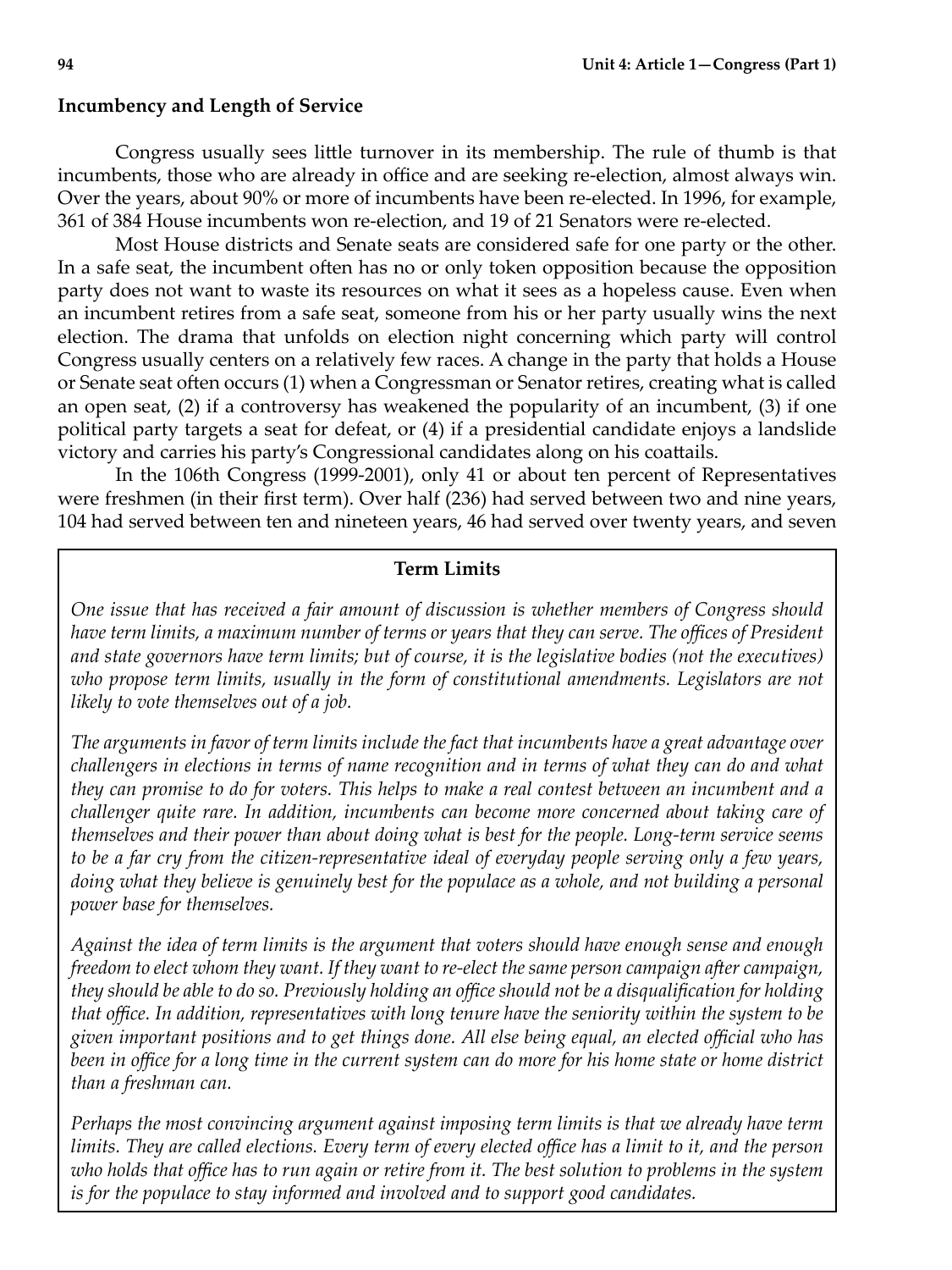had served for over thirty years. In the Senate, eight had served less than two years, 39 had been in the Senate between two and nine years, 33 had held their seats for ten to nineteen years, fourteen had served from 20 to 29 years, and six had served for over thirty years.

### **What Representatives and Senators Do**

Senators and Congressmen represent their constituents in Congress and in the operation of the Federal government. This involves speaking and voting in official sessions, but it also means being an advocate in the Federal bureaucracy when a constituent has a need or a problem.

The most obvious work that a Senator or Congressman does involves considering and voting on legislation that comes before them on the chamber floor, but that is by far

not all that they do. Much of their time is spent in committee work: attending hearings and considering research for bills that are before their committees. They also have informal discussions with their staff and with other members of their chamber (especially those of the same party) as they consider the merits of legislation and suggest changes. Members of Congress want to make sure that their districts are included when expenditures are planned in the Federal budget, so they or their staff will take time to talk with sponsors of legislation or members of the appropriations



*Members of the U.S. House of Representatives, c. 1920*

committees. They also meet with lobbyists who want to influence how he or she votes on a particular piece of legislation.

Contact with their constituents is an important part of the work of a Senator or Representative. The offices of Representatives and Senators receive thousands of letters, phone calls, and emails every week from the folks back home. Some give praise while others offer criticism or ask questions. Often a constituent will seek help from his Congressman or Senator about a problem involving a Federal agency. Perhaps a Social Security payment

*It is good to know who your Senators and Congressman are. Make a note of their names, party affiliation, phone numbers, mailing addresses, and websites.*

has not been received, or someone needs help with an application for a loan from the Small Business Administration, for example. Congressional offices can provide passes to the visitor galleries if a constituent is planning a visit to Washington. Many times this correspondence is handled by the staff. The percentage of people who care enough about issues to write their

representatives is very small; and these genuine, individualized letters do have an impact (probably even more than e-mail).

Always in the back of a member's mind is the next election. Members of Congress have to be involved in fund-raising; making calls and sending letters to stay in touch with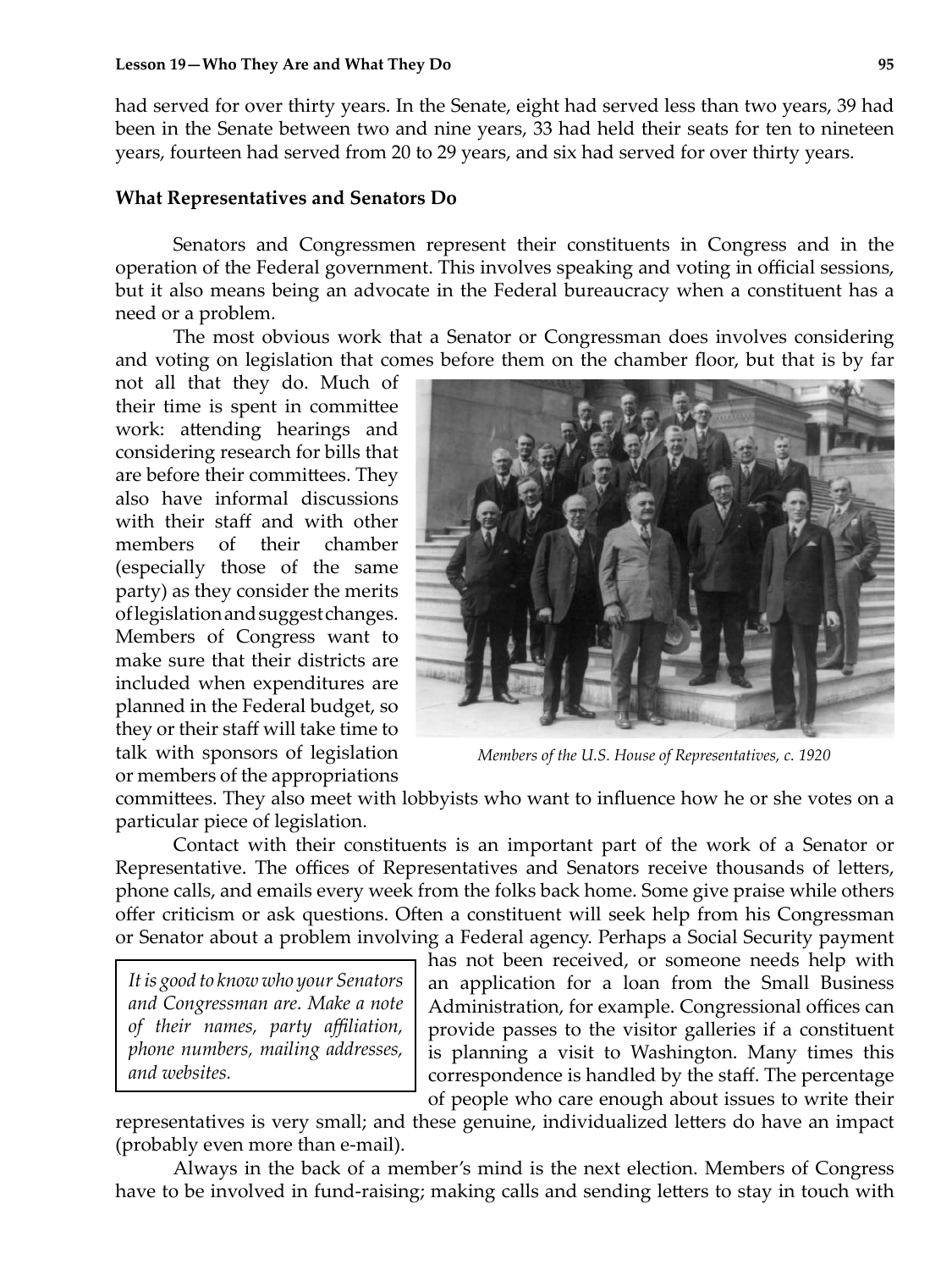party workers back home; developing publicity for newspapers, mailouts, and their websites; and meeting with visiting groups. A considerable amount of time can be spent in traveling between the home state and Washington.

Members sometimes go on international trips (called junkets) to meet with foreign political leaders, visit troops stationed at overseas bases, or engage in fact-finding work regarding trade, immigration, or other topics. These trips are regulated



*Senate Page Boys at School, c. 1920*

as to length and cost, but Congressmen can extend their trip at their own expense. If several members travel together, it is called a congressional delegation trip. Some travel by members can be paid for by private companies. For example, if a company wants to build a factory in another country, it can pay for a trip by the relevant committee chairmen in Congress to get their support if any regulations or treaties will be needed.

> *A good name is to be more desired than great wealth, favor is better than silver and gold. Proverbs 22:1*

# **Reading**

• "On a Visit to the Senate When He Was Twelve" from *The Education of Henry Adams* by Henry Adams (*WHTT*, p. 99)



*A visit to Washington, D.C. is a wonderful experience. Historic sites and historic monuments are everywhere, and you can learn a great deal about the operation of your Federal government. In addition to being able to get passes to visit the galleries of the House and Senate, you might be able to attend a commiĴ ee hearing. It is best to contact the Representative's offi ce several weeks in advance. Members want to be available to constituents who visit Washington, so you might even be able to arrange a brief visit with your Senator*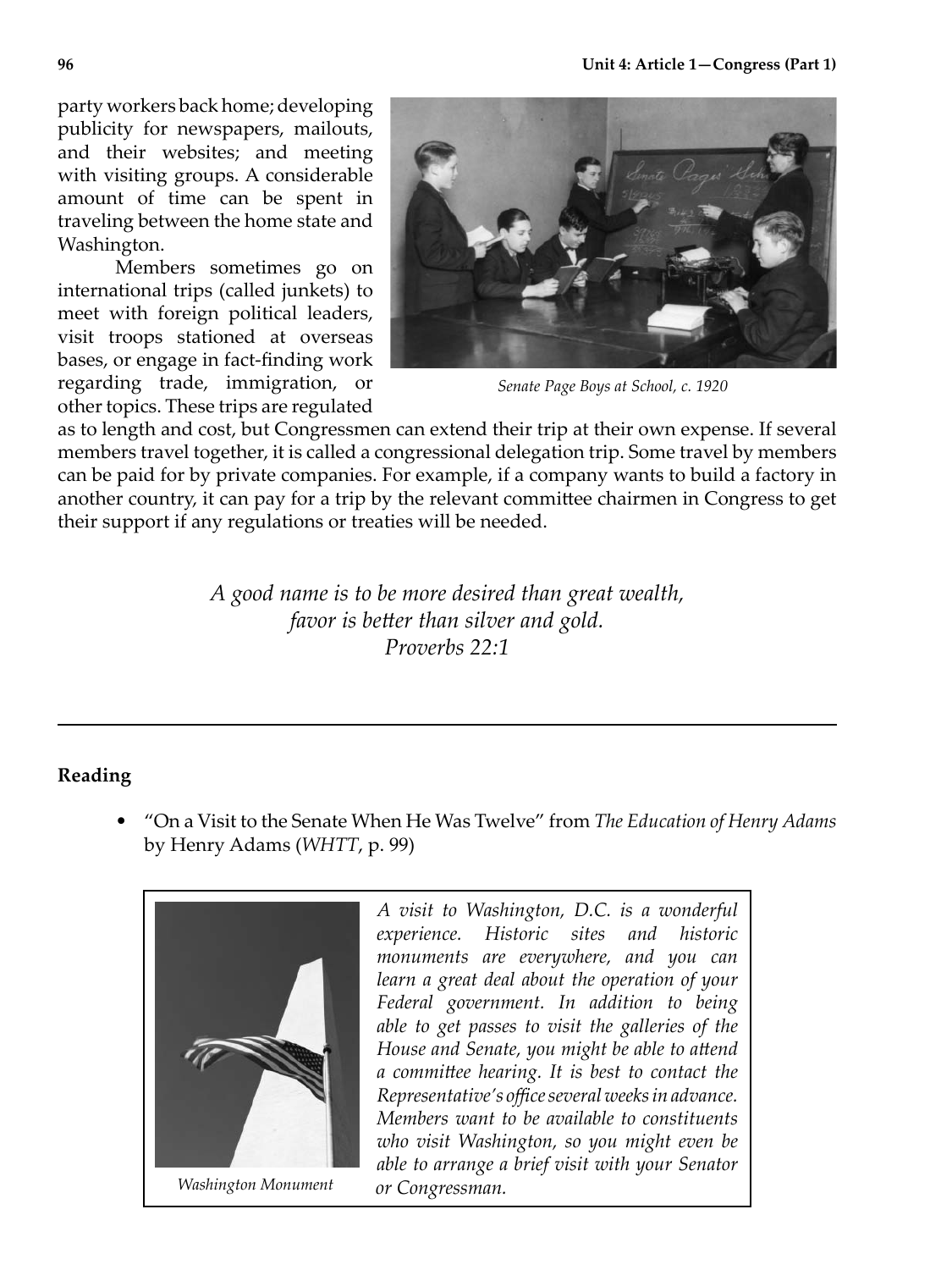# Lesson 20-Committee and **Political Party Organization**

*Anyone who is unfamiliar with what Congress actually does and how it does it, with all its duties and all its occupations, with all its devices of management and resources of power, is very far from a knowledge of the constitutional system under which we live. – Woodrow Wilson,* Congressional Government *(1885)*

Two realities, neither of which are mentioned in the Constitution, have a profound influence on the way Congress operates. These realities are political parties and the Congressional committee system.

The House chooses its Speaker or chairman along with its other officers. The vice president of the United States is the president or chairman of the Senate, and the Senate chooses a president pro tempore and other officers. Nothing in the Constitution suggests that these positions of leadership are to be political prizes, but that is what they quickly became and what

they remain today. In fact, many of the Founding Fathers feared the influence of what they called factions, or groups that align themselves together to promote a certain candidate or agenda. Today we call those factions political parties.

### **The Party Spirit**

Party alignment developed in the earliest days of the government. Representatives and Senators who favored a strong central government tended to combine themselves around leaders such as John Adams and Alexander Hamilton and were called Federalists. Those who favored strictly limiting the power of the central government and



*Political Cartoon Showing a Democratic Donkey and a Republican Elephant*

who promoted the power of the states gathered around Thomas Jefferson and came to be known as Republicans. The Federalists began to lose power after Thomas Jefferson became President in 1801, and the party eventually faded away. As the idea of democracy became more acceptable, the Republicans came to be called Democratic Republicans and finally, by the time of Andrew Jackson, Democrats. For a time it was the only major party, but factions within the party still allowed for plenty of political competition.

Opponents of Jackson came together as the Whig party in the 1830s. The Democrats generally favored protection of slavery in the states and wanted to have the freedom to expand slavery into the territories, while the Whigs were against the expansion of slavery outside of the states where it already existed. In the 1850s the Whig Party fell apart and a new party, the Republicans, was formed that took a harder stance against the expansion of slavery. From just before the Civil War until today, the two major political parties in the United States have been the Republicans and the Democrats. Minor parties have occasionally emerged, and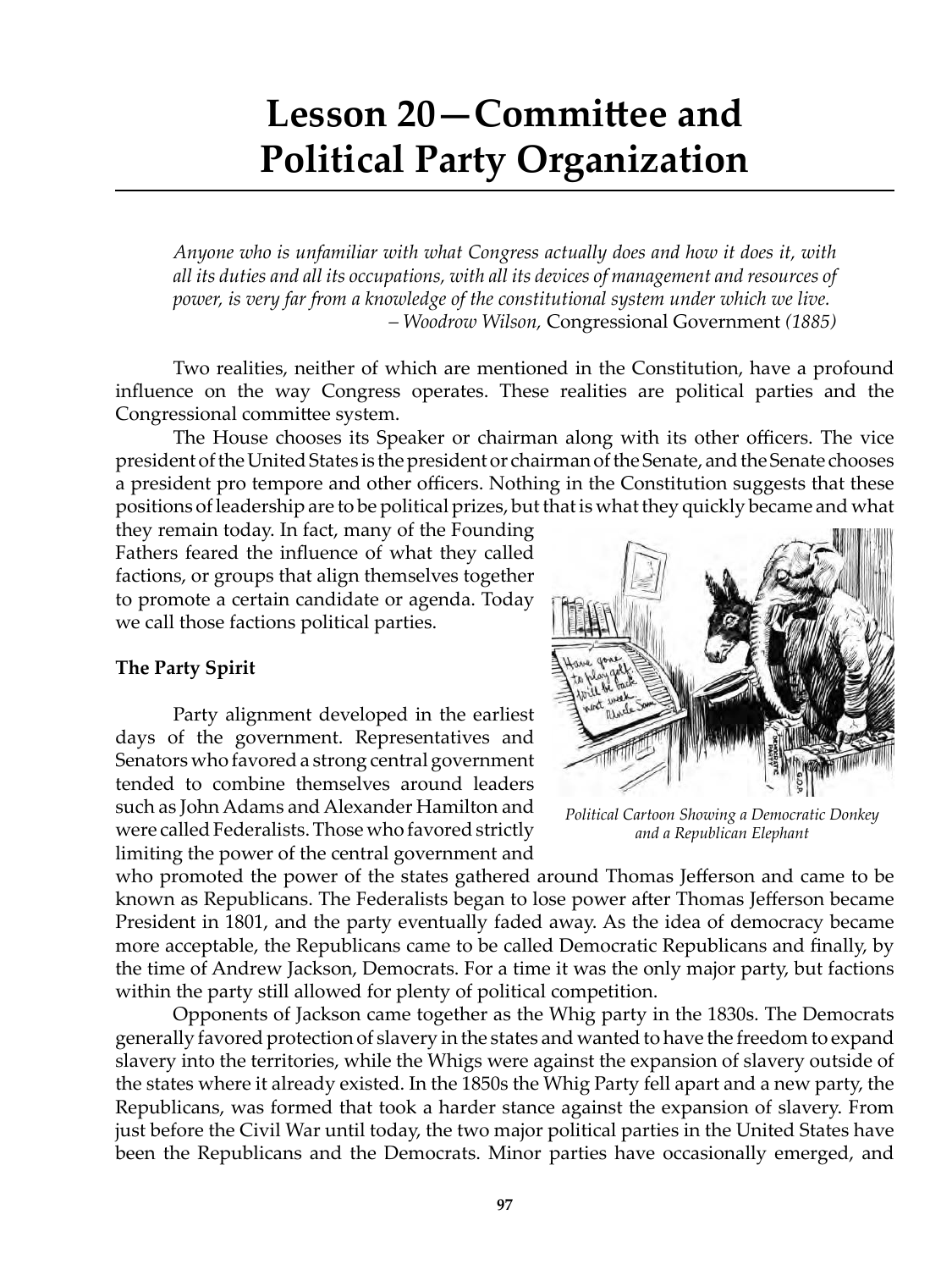several exist today, including the Constitution Party, Green Party, and Libertarian Party; but they have not as yet been able to challenge the power of the two main parties.



In 2007 Nancy Pelosi became the first female *to serve as Speaker of the House.*

### **The Speaker of the House**

The Speaker is the most powerful member of the House. Since the Representatives generally vote along party lines, the majority party in the House is able to name the Speaker. The Speaker presides and maintains order during House sessions, but on a practical basis the Speaker often does not use his or her time this way. This role is frequently filled by a temporary chairman who is also chosen by the House. Most of the Speaker's important work is done behind the scenes. The Speaker decides which committees consider bills that are proposed, and he or she has a major influence on which bills come to the floor for a vote.

The Speaker can vote on all matters that come before the House, but to participate in debate he must appoint a temporary chairman to take his place. The Constitution makes no other provision for organization in the House.

### **President of the Senate**

The vice president of the United States is the president of the Senate. In his absence, the president pro tempore (from the Latin meaning *for a time*) presides. Since the vice president is not a member of the Senate, he cannot vote except to break a tie.

In practical terms, the vice president rarely presides over meetings of the Senate. John Adams regularly served as chairman of meetings in the first Senate while he was Vice President, but today the vice president has many more pressing (and many more politically valuable) obligations to perform. The routine sessions of the Senate, like those in the House, are usually not that electrifying or pivotal. The vice president will preside if a close vote is expected or in other extraordinary circumstances.

### **The Role of Parties in Congress**

Party alignment has come to be the way the House and Senate are organized and how legislation is considered. The Speaker is the leading member of the majority party in the House. In addition, each party has a leader (called the majority leader and the minority leader) and assistant leaders (called majority and minority whips) in both the House and in the Senate. These leaders determine what bills will come to the floor for consideration, and then they try to influence the members of their respective parties to vote in a particular way when those bills come up.

The party's plans are discussed at a meeting of the party's members in a given chamber, which is called a caucus (House Democratic Caucus, Senate Republican Caucus, and so forth).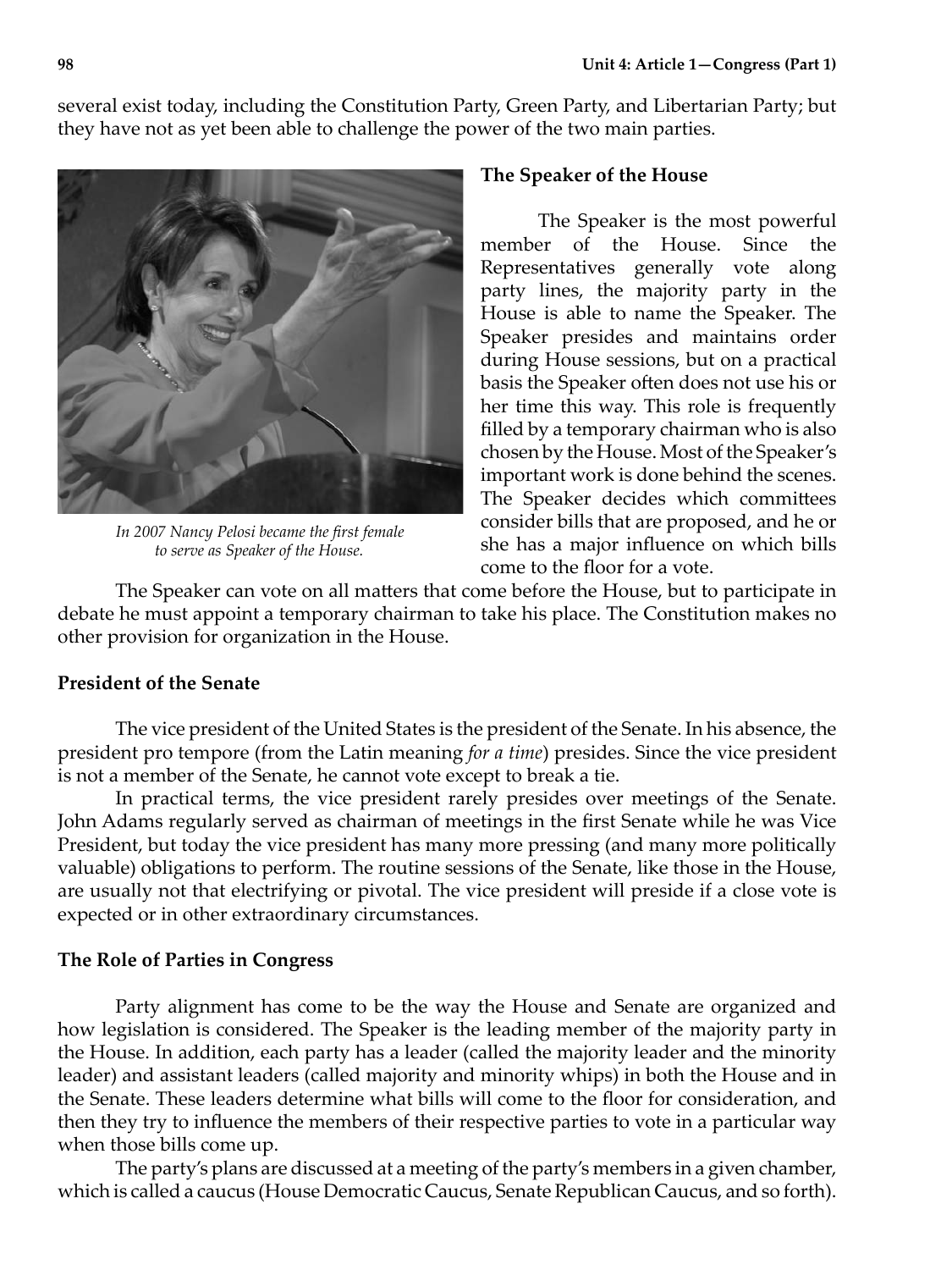To encourage members to vote the party line, party leaders might appeal to party principles (or to the dire consequences of the opposition's success), or they might offer to see about funding a program for a Congressman's district, or they could agree to appoint a Senator or Representative to a particular committee in exchange for his vote. If a member decides not to vote the way that the majority of his party votes, he or she might be overlooked when funding for programs is planned or when a committee position becomes vacant.

# **The Committee System**

Much of the work of the Senate and the House takes place in committees. Committees study bills that are introduced, conduct investigations that might lead to new legislation, and hear testimony from Administration officials and other experts regarding matters of interest. Each standing or permanent committee and its subcommittees has a subject area on which it works, such as trade, immigration, crime, or homeland security. Sometimes a bill might be examined by more than one committee.

# **Standing Committees of the Senate**

Agriculture, Nutrition, and Forestry Appropriations Armed Services Banking, Housing, and Urban Affairs Budget Commerce, Science, and Transportation Energy and Natural Resources Environment and Public Works Finance Foreign Relations Health, Education, Labor, and Pensions Homeland Security and Government Affairs **Judiciary** Rules and Administration Small Business and Entrepreneurship Veterans Affairs

### **Special, Select, and Other Senate Committees**

Indian Affairs Select Committee on Ethics Select Committee on Intelligence Select Committee on Aging

## **Standing Committees of the House of Representatives**

Agriculture Appropriations Armed Services Budget Education and the Workforce Energy and Commerce Financial Services Government Reform Homeland Security House Administration International Relations Judiciary Resources (Natural Resources and Environment) Rules Science Small Business Standards of Official Conduct Transportation and Infrastructure Veterans Affairs Ways and Means Permanent Select Committee on Intelligence

# **Joint Committees (with members from both the House and Senate)**

Joint Committee on Printing Joint Committee on Taxation Joint Committee on the Library of Congress Joint Economic Committee